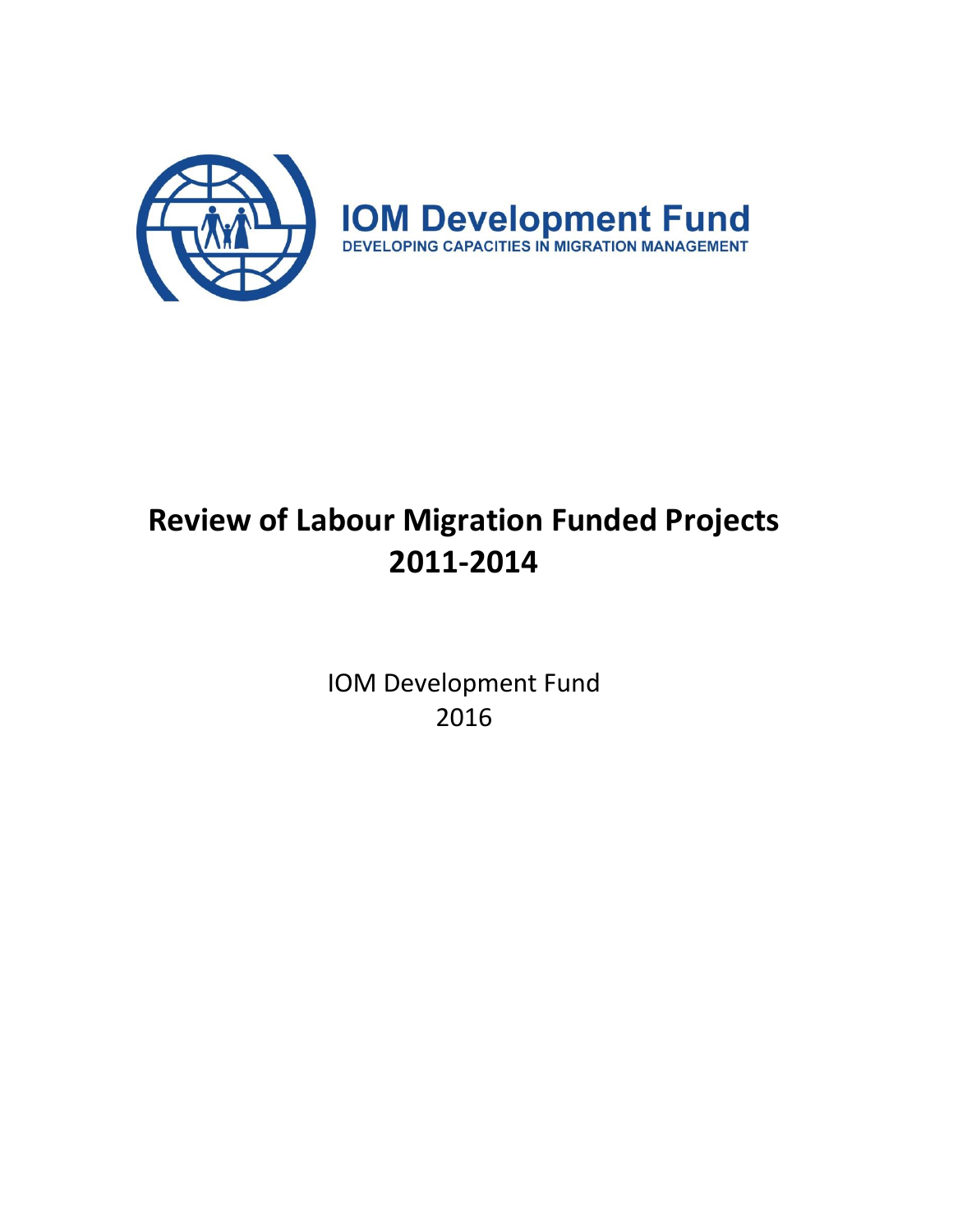## Contents

| Statistical Overview of all IOM Development Fund funded LM projects, 2011-2014:  9 |  |
|------------------------------------------------------------------------------------|--|
|                                                                                    |  |
|                                                                                    |  |
|                                                                                    |  |
|                                                                                    |  |
|                                                                                    |  |
|                                                                                    |  |
|                                                                                    |  |
|                                                                                    |  |
|                                                                                    |  |
|                                                                                    |  |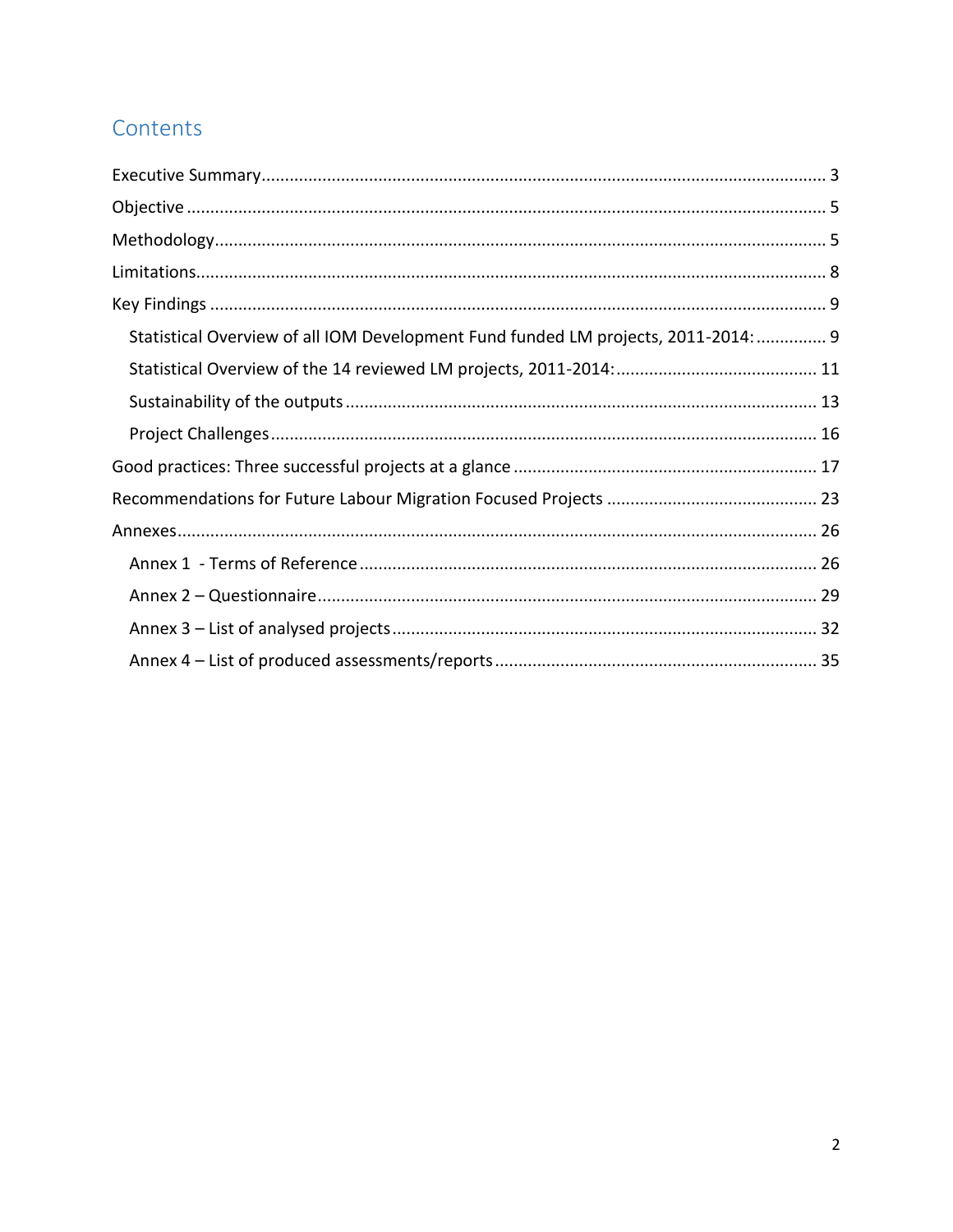## <span id="page-2-0"></span>Executive Summary

The IOM Development Fund (IDF) completed a review of labour migration (LM) projects that were funded between the years of 2011- 2014. The goal of the review was to gather information about the success and sustainability of these projects as well as good practices and trends, in particular in terms of the governments' needs in the area of labour migration.

The report constitutes a 'rapid assessment' of 14 projets. Questionnaires were sent out to country mission offices and the information provided was analyzed along with the final projects reports and evaluations.

#### **The key findings from this data analysis include:**

- Labour Migration projects constituted on average around 11% of all the IOM Development Fund projects for the funding years of 2011 to 2014. Asia received most of the budget allocated to LM projects during these funding years (50%), followed by Africa (23.5%), the Americas and the Caribbean (16%) and Europe (7.5%); one project was global (3%).
- $\ddot{+}$  Each of the 14 reviewed projects pursued one of the following objectives: Strengthen governments' labour mobility management capacities (9 projects); Protection of rights of migrant workers (2); Facilitate labour mobility through enhanced regional cooperation (2); Reducing drivers of forced, unsafe migration, encouraging creation of livelihood, empowerment of migrants (1).
- $\ddot{+}$  According to the answers from questionnaires sent to the country missions, 84% of the outputs from the 14 reviewed projects have been sustained, 2% have been partially sustained and 14% have not been sustained. In particular, assessments (labour markets, labour mobility flows and/or legislative/institutional frameworks) as well as developing and distributing training and information material were sustainable activities. In addition, training and capacity building activities have also had sustainable effects according to some of the missions as trained participants (government officials, but also civil society organizations) have applied their acquired knowledge. Not surprisingly, outputs/outcomes that were appropriated by the governments, such as the Migrants Resource Centre in Vietnam, have also been sustained.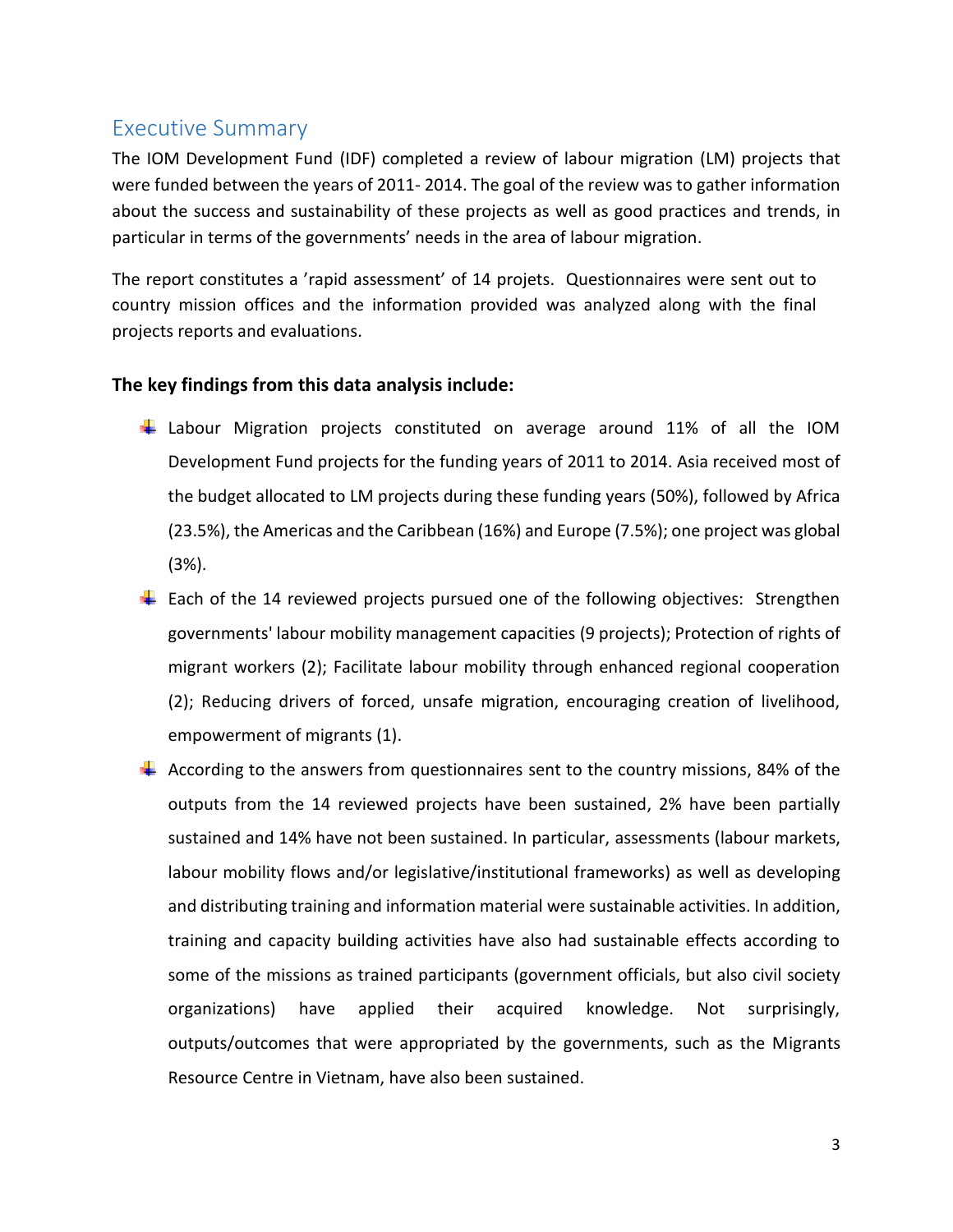- $\ddot{+}$  Outputs/outcomes not sustained (14%) belong to different categories. The main reason why they were not maintained was the lack of sufficient financial resources.
- $\ddot{\phantom{1}}$  The most common challenges during project implementation that were identified by project managers were "difficulty in accessing data" (for assessments), "consultant challenges" in particular to find local expertise, and "lack of enough funding".

#### **Key recommendations:**

- $\downarrow$  A prominent trend identified in the review is that projects are not completed on time and need No-Cost Extensions (NCE). It is recommended that project developers scale down projects to be more manageable given the timeframe allotted by the IOM Development Fund. This may mean limiting the outputs and activities planned in each project, as well as a better assessment of time required for implementation for each activity.
- $\ddot{\phantom{1}}$  Since "lack of funding" was one of the most common reasons why certain project outcomes were not sustained, it is recommended that project developers have a plan in place to stretch their funds or generate new sources of funding to sustain the project outcomes after completion. Or, again, scale down the projects.
- It can be difficult to assess the impact and sustainability of outputs upon project completion. An evaluation should be planned a year or more after a project has been finalized and the IOM Development Fund could consider such evaluations for a set of selected projects.
- In addition, the IOM Development Fund would likely increase the sustainability of projects by carrying out project monitoring visits (PMVS) during the project implementation process to see what the missions' challenges are and address issues earlier.
- $\ddot{+}$  More efforts are required to ensure that gender mainstreaming is taking place. In addition, crosscutting themes such as gender issues should be reported more consistently in the interim and final reports.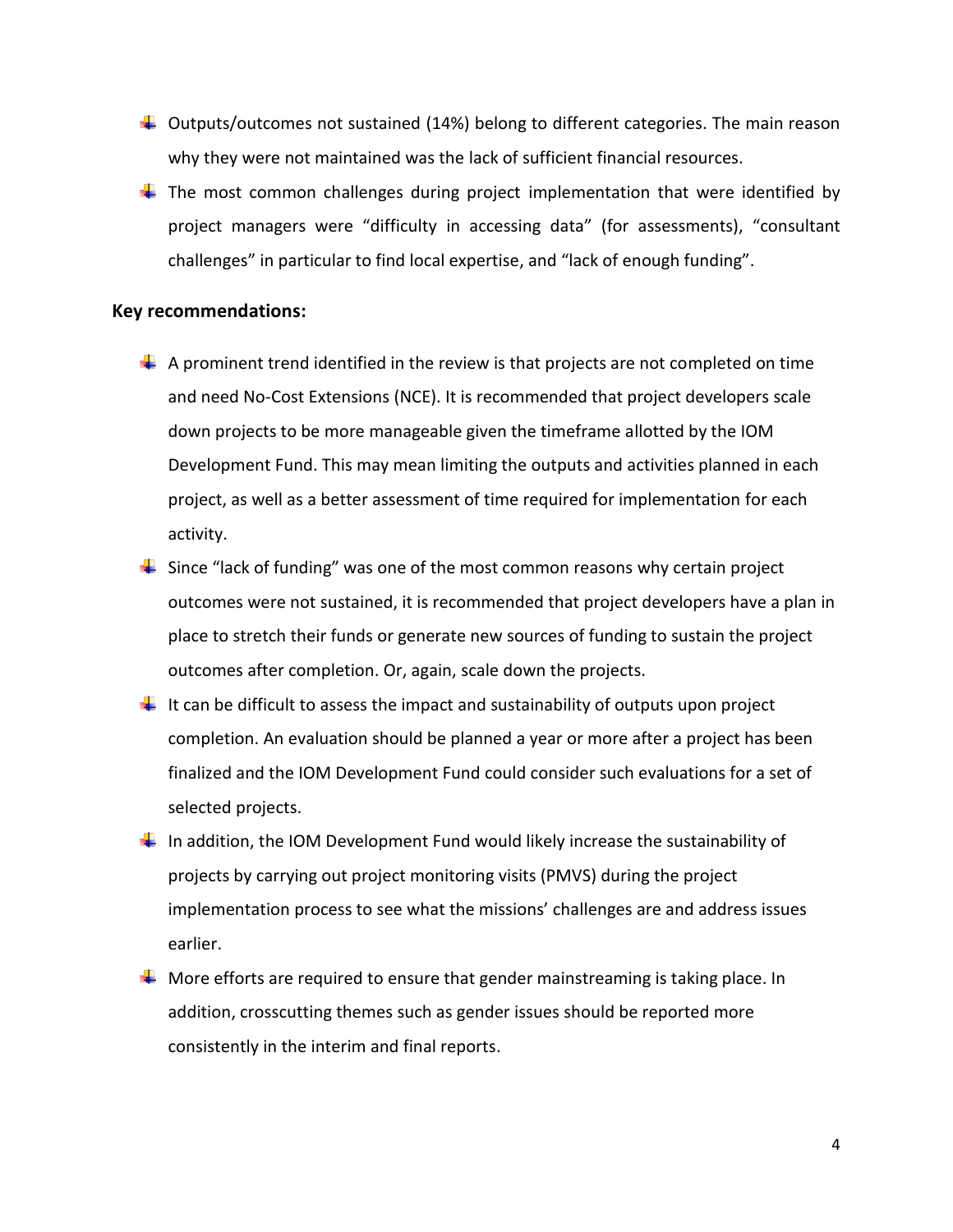$\ddot{\phantom{1}}$  More efforts are also required to ensure that projects are developed taking into account the 2030 Agenda and its Sustainable Development Goals (SDGs). Project managers should be asked to include in the project document a short analysis of how the project is contributing to SDGs and to report on the contribution in the interim and final reports.

## <span id="page-4-0"></span>Objective

The objective of this review is to gather information about labour migration related projects approved by the IOM Development Fund between the years of 2011 and 2014. This review aims to determine what types of projects, outcomes and outputs have been most sustainable overall. The review also seeks to discover the reasons why certain projects are successful, as this will help to inform the IOM Development Fund on the types of projects to fund in the future. The findings and recommendations from this review are intended to inform the broader IOM Development Fund strategic perspective.

## <span id="page-4-1"></span>Methodology

For the purpose of this review, the phrase "labour migration projects" refers to all IOM Development Fund projects that addressed labour migration as the primary topic. All of the projects examined were taken from the IOM Development Fund labour migration thematic area categorization.

The methodology for this review consisted of browsing the current IOM Development Fund projects database from the funding years 2011- 2014 that focused on labour migration as the primary topic. When the relevant projects were identified, a questionnaire was developed and distributed for the project managers to complete. After the questionnaires were completed and returned to IOM Development Fund, they were reviewed, along with the final report and evaluation form for each project. A qualitative database was created in order to categorize the data and generate relevant statistics for the review. Objectives, outcomes and outputs of the 14 projects were reviewed and then separated into groups of similar topics. The following categories were identified:

## **Objectives**:

- $\frac{1}{2}$  Strengthen governments' labour mobility management capacities
- $\downarrow$  Protection of rights of migrant workers
- $\ddot{\phantom{1}}$  Facilitate labour mobility through enhanced regional cooperation
- $\ddot$  Reducing drivers of forced, unsafe migration, encouraging creation of livelihood and empowerment of migrants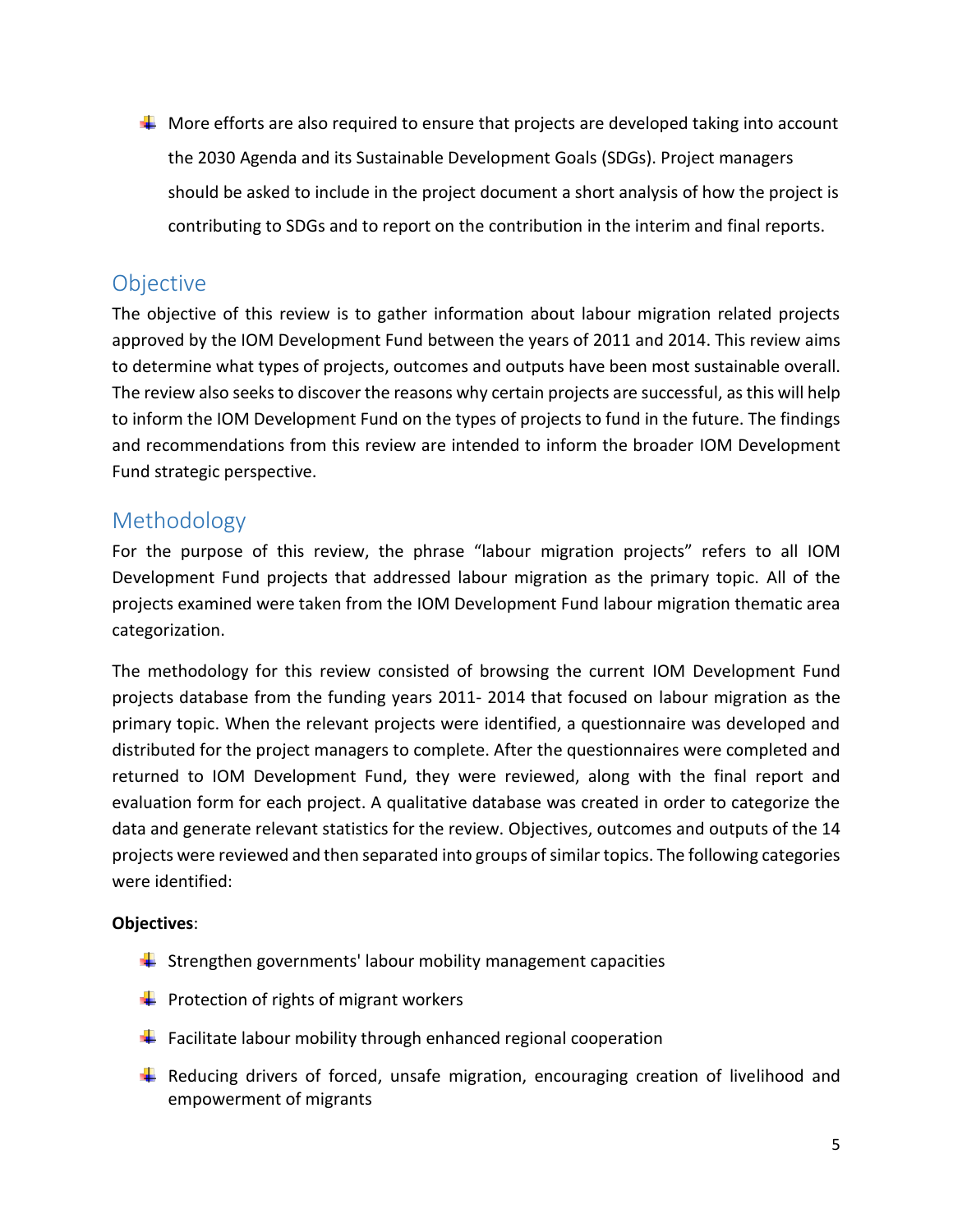#### **Outcomes**:

- $\frac{1}{2}$  Governments develop labour mobility related policies and legislation
- Governments utilize improved labour mobility management competences, including offering better protection of rights of migrant workers
- $\frac{1}{\sqrt{2}}$  Migrant workers make informed decisions
- $\ddot{\phantom{1}}$  Potential migrant workers draw on created livelihoods opportunities as alternative to irregular migration
- $\downarrow$  N.B.: two projects did not have defined outcomes

#### **Outputs/Activities:**

- $\ddot{*}$  Assessments (labour markets, labour mobility flows and/or legislative/institutional frameworks), through:
	- $\cdot \cdot$  Assessments in the form of studies, reports and gap analysis. The assessments generally aim at strengthening the evidence base for the development of policies and include recommendations. For a list of all the outputs falling under this category, see Annex 4.
- $\ddot$  Contribution to the creation of livelihood opportunities as alternative to irregular migration, through:
	- $\cdot \cdot$  Development of collective business plans for potential beneficiaries
- $\ddot{+}$  Enhancement of cross-border recognition of skills, through:
	- Fora on increased mobility of skilled labour;
	- $\cdot \cdot$  Training and capacity building for government officials on competency assessment and certification;
	- ❖ Regional meetings on guidelines for skills recognition;
	- $\div$  Consultation workshops on labour market situations and migration policy frameworks
- $\downarrow$  Promotion of ethical recruitment, through:
	- Training and capacity building for pre-departure trainers from licensed recruitment companies
- $\downarrow$  Enhancement of governments' labour mobility management capacities, through: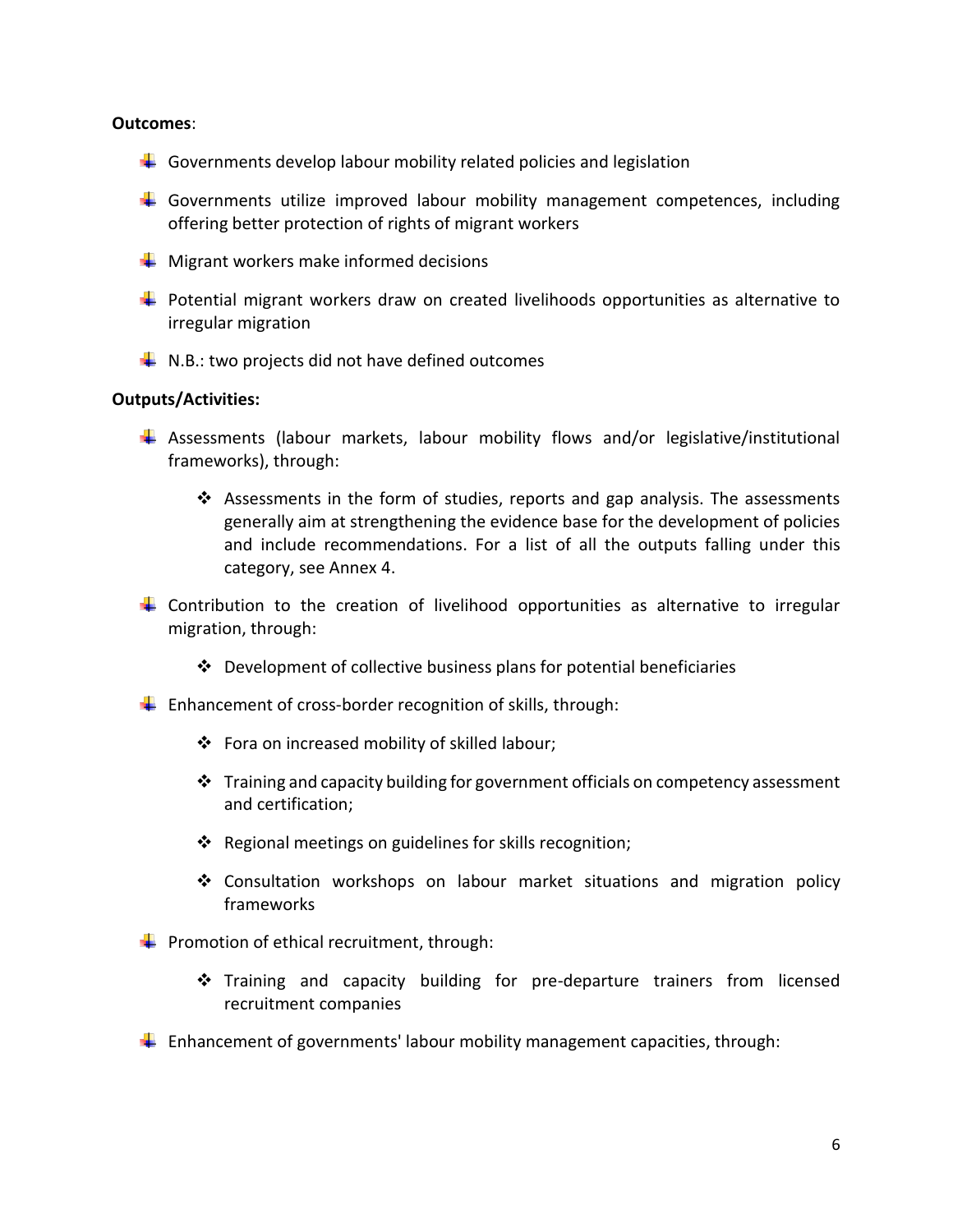- Training and capacity building for government officials in the area of labour migration in general, but also more specific trainings on subjects such as issuing permits;
- $\cdot \cdot$  Development and distribution of a guide on labour mobility for work inspectors;
- Distribution of migration law terms glossary to secure uniformity of usage of terms;
- Study tours to other countries;
- Establishment of a One-Stop-Shop (OSS) registration service provision;
- Creation of coordination mechanisms to facilitate coordination between different ministries
- Improvement of governments' services for/ protection of migrant workers, through:
	- $\cdot \cdot$  Training and capacity building for government officials (including work inspectors) on the rights of migrant workers;
	- $\triangleleft$  Development of job-matching tools

**Promotion of labour migration policies, through:** 

- $\cdot \cdot$  Labour mobility seminars for government officials aimed at establishing effective labour migration policies;
- $\cdot \cdot$  Translation and distribution of supporting documentation such as the Labour Migration Handbook or the Comparative Study of Immigration Laws of the EU Members States;
- Review draft laws governing the immigration of foreign national workers and give recommendations
- $\downarrow$  Mainstreaming migration into economic policy, through:
	- Development of roadmaps on labour mobility
- $\downarrow$  Empowerment of migrant workers, through:
	- $\cdot \cdot$  Activities that improve the access to information for migrant workers: Migrant Resource Centres (MRCs), including training for MRC staff; websites; development and distribution of information material for migrants such as Destination Country Profiles (DCP); but also campaigns on promotion of safe migration; development of networks of support services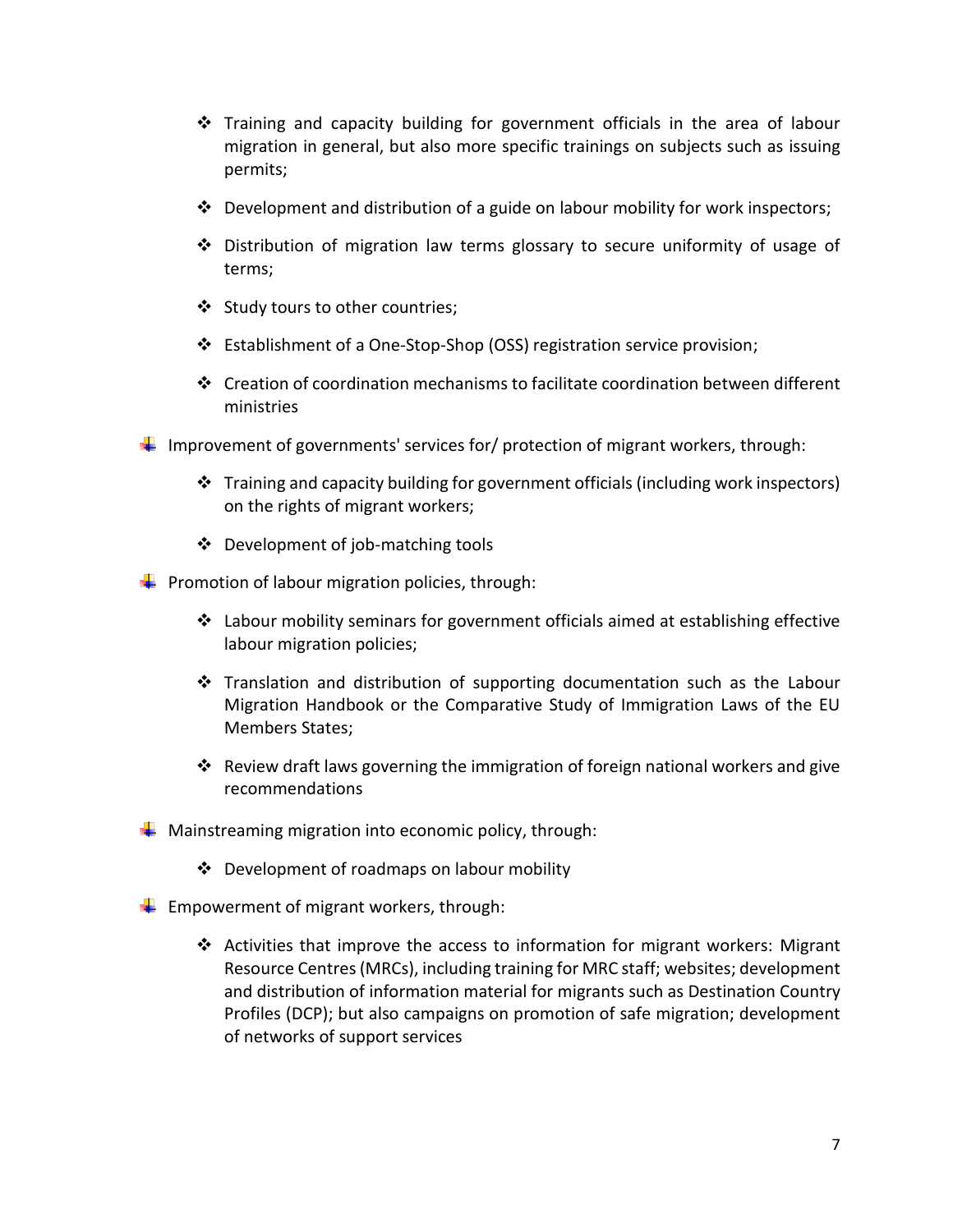## <span id="page-7-0"></span>Limitations

This report uses the methodology of a 'rapid assessment', based on a desk review of project reports and the above mentioned questionaires.

Only a limited number of projects were reviewed (14), omitting those whose responses were still pending at the time of the review.

The questionaires were filled out by the project managers and objectivity of the answers could not always be verified.

Access to complete information was challenging for some projects as they were completed several years prior to this review and some of the staff members at the IOM Missions who were working for the specific projects were no more available. This created limitations in obtaining additional information and replies to the questionnaire, with items left blank and some of the responses either "N/A" or "unknown".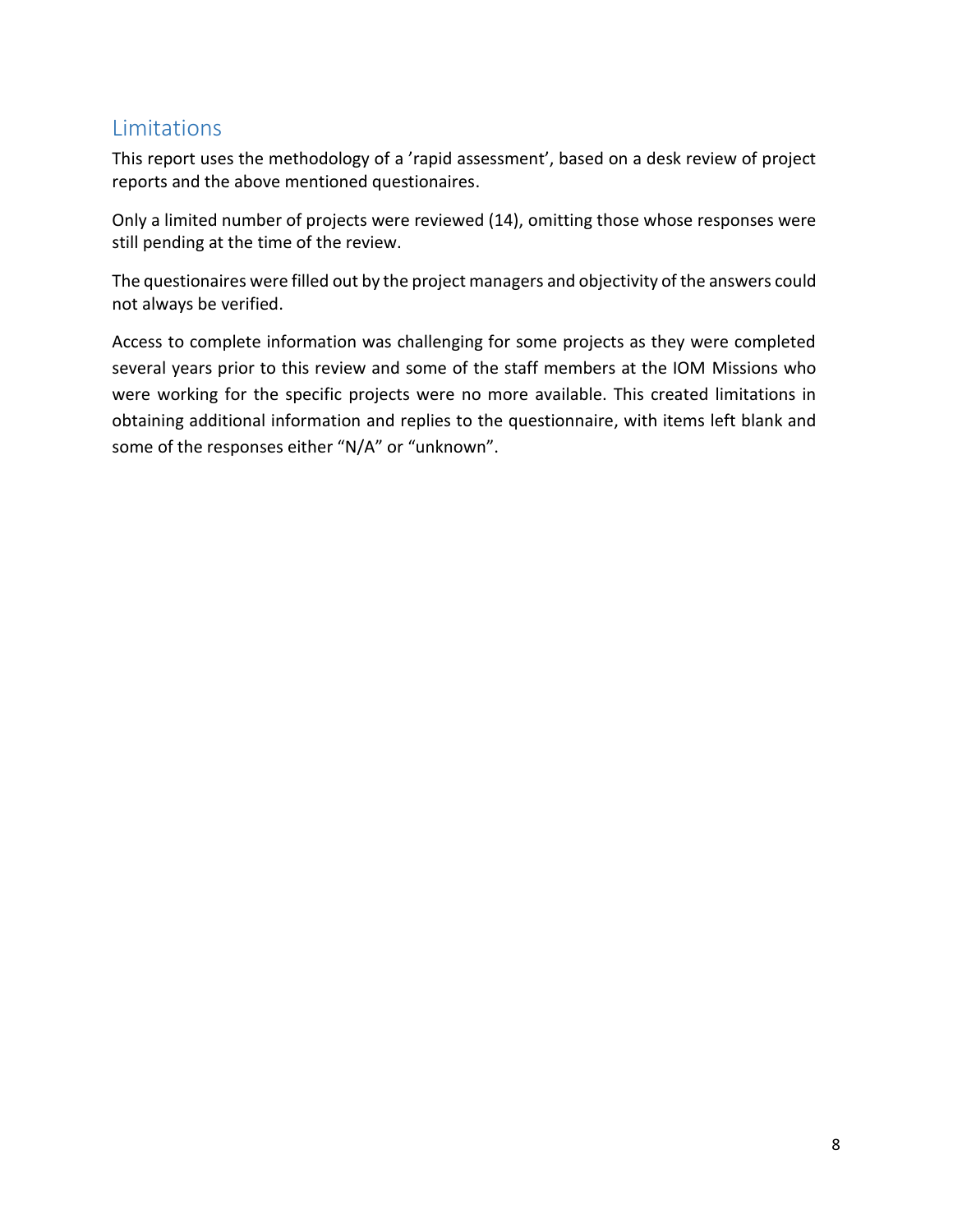## <span id="page-8-0"></span>Key Findings

<span id="page-8-1"></span>Statistical Overview of all IOM Development Fund funded LM projects, 2011-2014:



## **IOM Development Fund Funding Amount to Labour Migration (LM) Projects, 2011-2014 (in USD):**

#### **Funding Year**: The following table reflects the number of LM projects per Funding Year:

| 2011         | 6(23%)    |
|--------------|-----------|
| 2012         | 7(27%)    |
| 2013         | 7(27%)    |
| 2014         | 6(23%)    |
| <b>TOTAL</b> | 26 (100%) |

#### **FUNDING YEAR NUMBER OF PROJECTS (%)**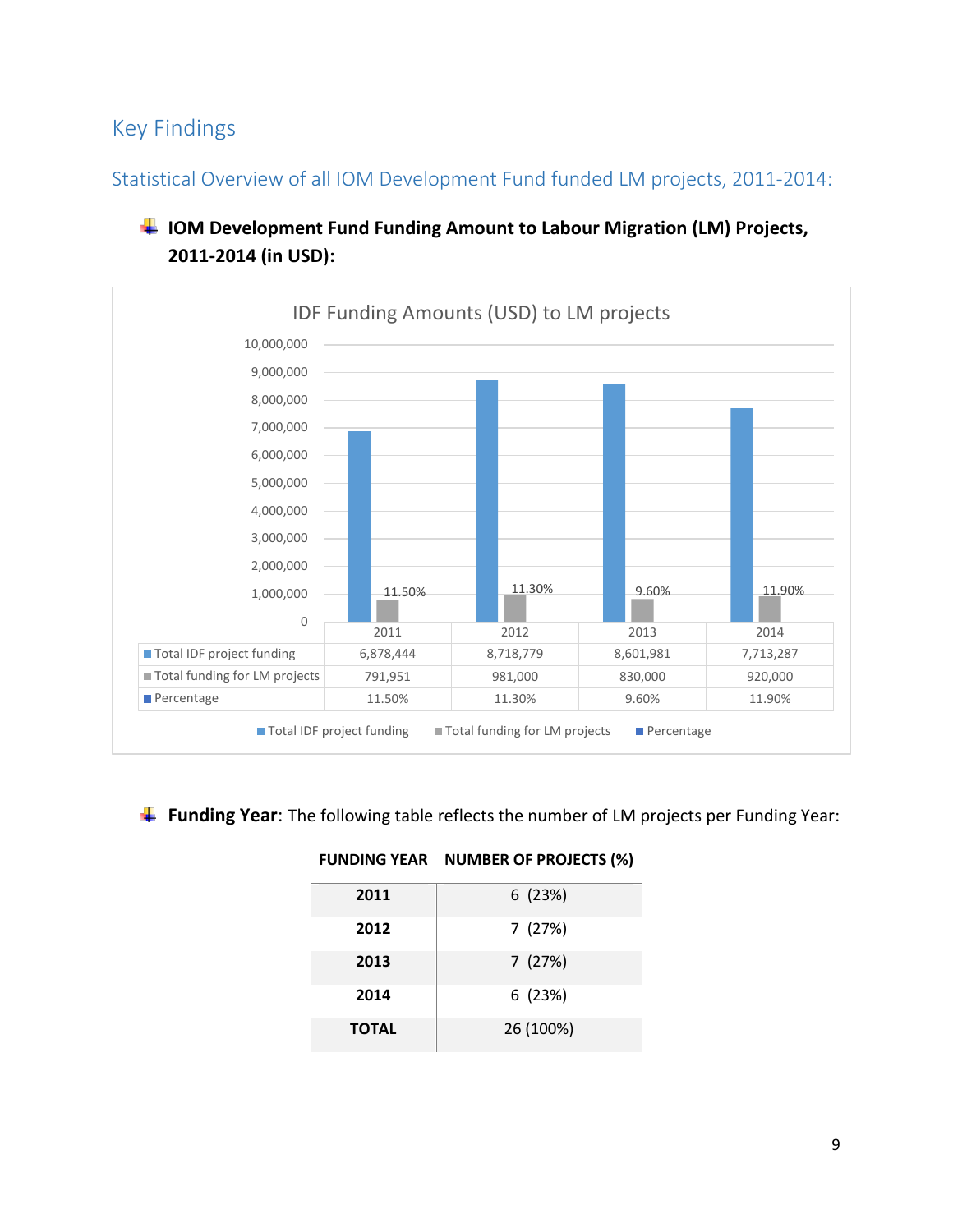**Funding Lines**: The 26 LM projects funded in the years 2011-2014 categorized by funding line show that 10 (38.5%) are Line  $1^1$  and 16 (61.5%) are Line 2.

## **Number of LM projects and budget allocated per region**:

| <b>GEOGRAPHICAL REGION</b>        | <b>NUMBER OF PROJECTS</b> | <b>BUDGET ALLOCATED (USD)</b> |
|-----------------------------------|---------------------------|-------------------------------|
| <b>AMERICAS AND THE CARIBBEAN</b> | 5(19%)                    | 561,192 (16%)                 |
| <b>AFRICA</b>                     | 6(23%)                    | 831,000 (23.5%)               |
| <b>ASIA</b>                       | 11 (42.5%)                | 1,750,000 (50%)               |
| <b>EUROPE</b>                     | 3(11.5%)                  | 270,000 (7.5%)                |
| <b>GLOBAL</b>                     | 1(4%)                     | 98,477 (3%)                   |
| <b>TOTAL</b>                      | 26 (100%)                 | 3,510,669.00 (100%)           |

 $\overline{\phantom{a}}$ 

<sup>&</sup>lt;sup>1</sup> For Line 1, all eligible Members States may apply for IOM Development Fund funding and/or benefit from funded projects, whereas for Line 2, all eligible Member States not subject to Article 4 of the IOM Constitution may apply for funding and/or benefit from funded projects.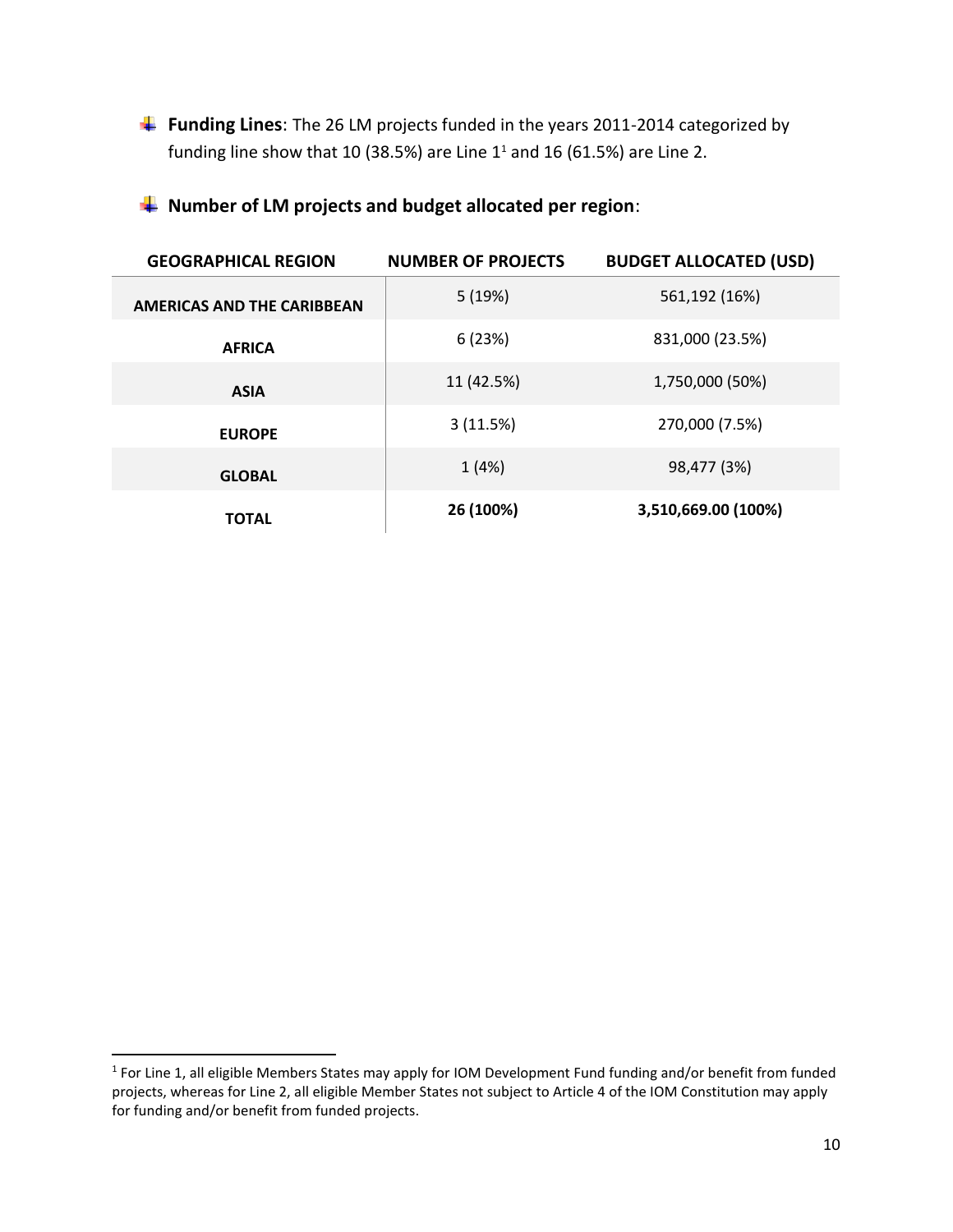## <span id="page-10-0"></span>Statistical Overview of the 14 reviewed LM projects, 2011-2014:

- **Total allocation and average budget allocation**: The total budget allocation for all 14 projects was USD 1,650,000.00. The average budget allocation was USD 117,857.14 and the median USD 100,000.00.
- **4** Average length: The average length of projects was 18.3 months, with a median of 18 months. The maximum length was 37 months and the minimum 9 months.
- **No Cost Extensions**: Each of the 14 projects was extended through one or several NCE requests. The average extension was 5.7 months, with a median of 5 months. The maximum extension was 13 months and the minimum 1 month.



#### **Objective categories:**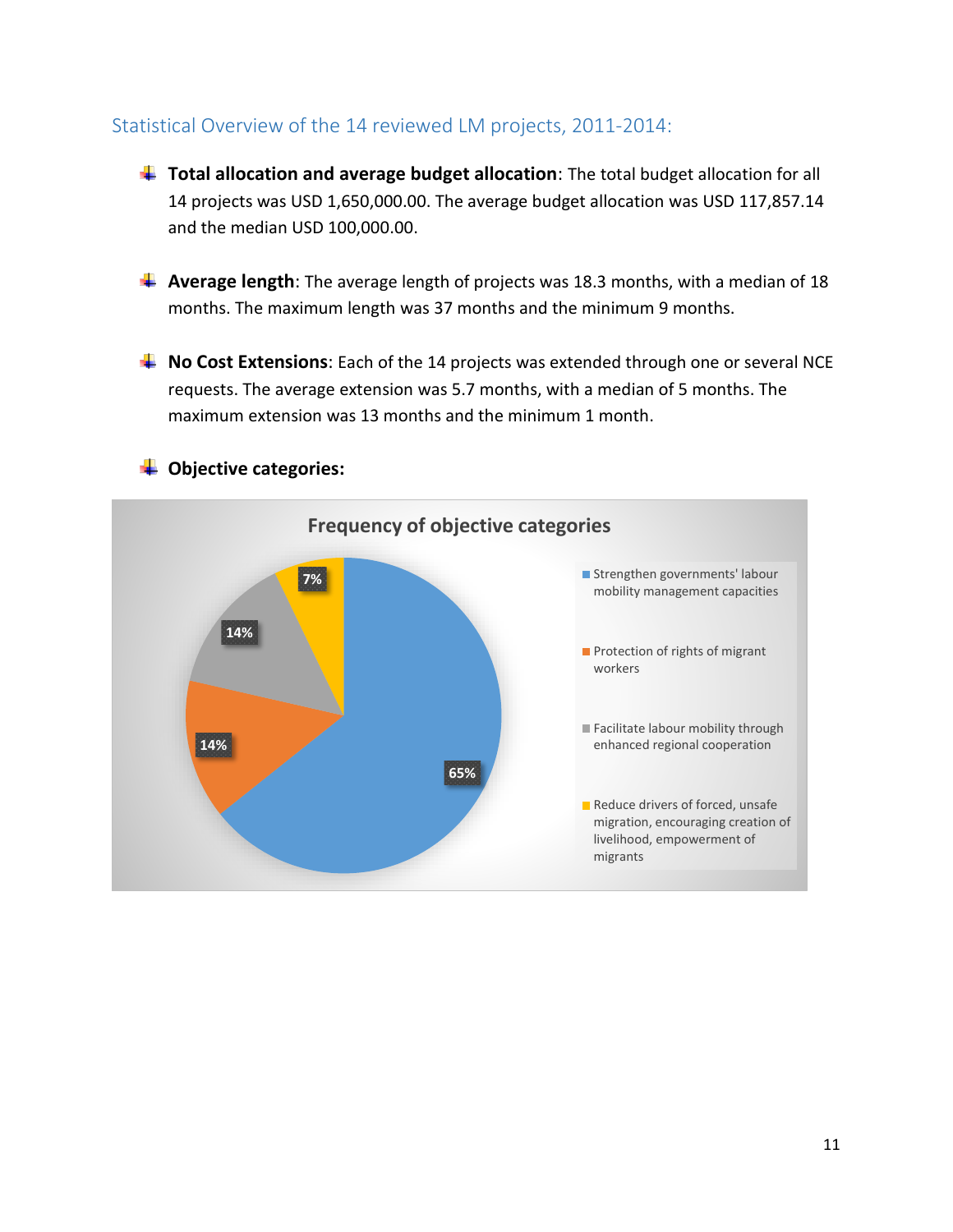## **Outcome categories:**



## **Output categories**:

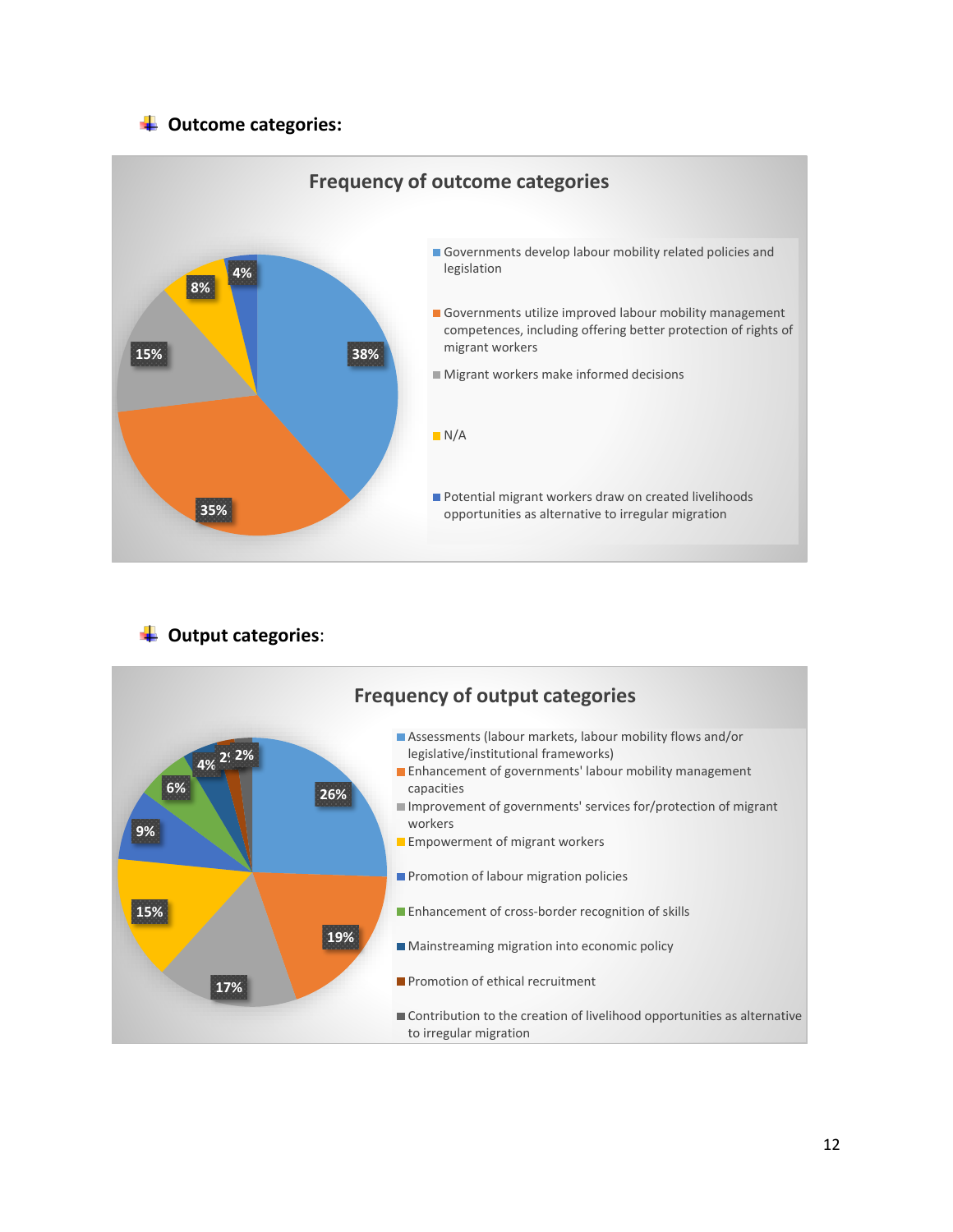## <span id="page-12-0"></span>Sustainability of the outputs

## **Assessments (labour markets, labour mobility flows and/or legislative/institutional frameworks)**:

The missions indicated in their replies to the questionnaires that all the outputs categorized as "Assessments (labour markets, labour mobility flows and/or legislative/institutional frameworks)" were sustained. As already mentioned, these assessments normally contain recommendations for the development of policies which – after the end of the project – have been taken into consideration by governments, at best, for the adoption of new policies. In other cases, they have been incorporated in new laws or resulted in the development of new initiatives, programmes or projects.

## **Contribution to the creation of livelihood opportunities as alternative to irregular migration:**

The only output in this category has been considered un-sustained by the relevant mission due to the lack of financial resources.

#### **Enhancement of cross-border recognition of skills:**

The outputs aiming at the enhancement of cross-border recognition of skills (all are part of one project) were evaluated as sustained since the free flow of skilled labour has remained high on the agenda of the benefitting countries.

#### **Promotion of ethical recruitment:**

No information was given regarding the sustainability of this output.

#### **Enhancement of governments' labour mobility management capacities:**

The outputs falling under this category have been well sustained. The One-Stop-Shop (OSS) established during the project has been kept running by the government after the end of the project. In the case of the project in Armenia, training materials distributed during the project considerably contributed to the enhancement of the capacities of national institutions responsible for readmission, and best practices learnt during the study tour were utilized for the migration data management. In another project, the trainings provided during the project were adapted to the new legislation under a new IOM Development Fund project.

#### **Improvement of governments' services for/ protection of migrant workers:**

Improved governments' services for migrant workers through training and capacity building activities have in one case been evaluated as a sustained output since the trained people "used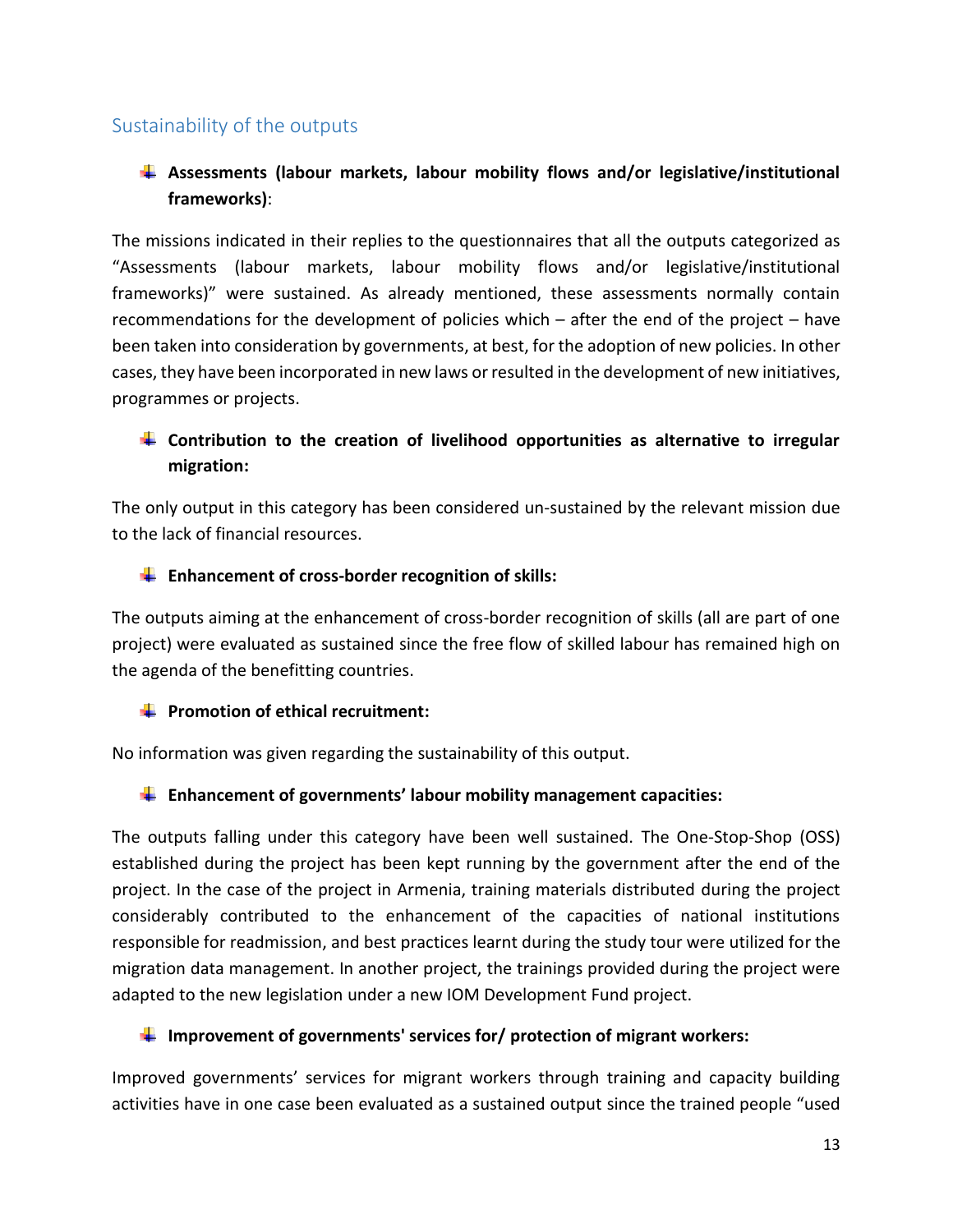their gained knowledge every day and improved their services for foreigners". In another project, labour inspectors' capacity in protecting migrant workers was evaluated as an un-sustained output since no follow-up activity to further increase the capacity of the inspectors was conducted. However, the training materials developed as part of the same project were widely circulated and used as reference material. The job matching tools developed in Uganda, which fall also under this output category, are not always functional. However, the government has fully integrated these tools and is trying to find additional resources to expand them and ensure their sustainability and full functionality.

## **F** Promotion of labour migration policies:

The outputs in this category were all regarded as sustained by the relevant country mission as they resulted in new policies and in the ratification of international conventions relating to labour.

### **Mainstreaming migration into economic policy:**

The two roadmaps on labour migration developed in two different projects were evaluated as sustained. In one case, the government took steps to develop a labour mobility policy. In the other case, recommendations were included into national development documents such as the National Development Plan.

## **Empowerment of migrant workers:**

As already mentioned, activities for pursuing this output consisted largely of informing migrants, for example through websites and/or printed documents. Of the two websites created or updated, one is still running and maintained by the government whereas the other is not due to lack of financial resources. Printed documents such as MRC guides or brochures for migrants are reported to be still in use, respectively produced and distributed. The Vietnamese Department for Overseas Labour export (DOLAB) has for example updated the profiles of destination countries for wider distribution. The MRC established in Vietnam is still running thanks to government's funds for the daily staffing and operations. The expertise of this MRC has also been used for establishing a second MRC.

## **Un-sustained outcomes/outputs:**

Five of the projects reported outcomes/outputs that were not maintained after the conclusion of the project. Three of the projects listed "lack of financial resources" as the reason why the outcome/output was not maintained. The other two reasons listed were that "no follow-up activity to further increase the labour inspectors' capacity in protecting migrant workers was conducted in any of the three countries" and "once off event". One outcome was evaluated as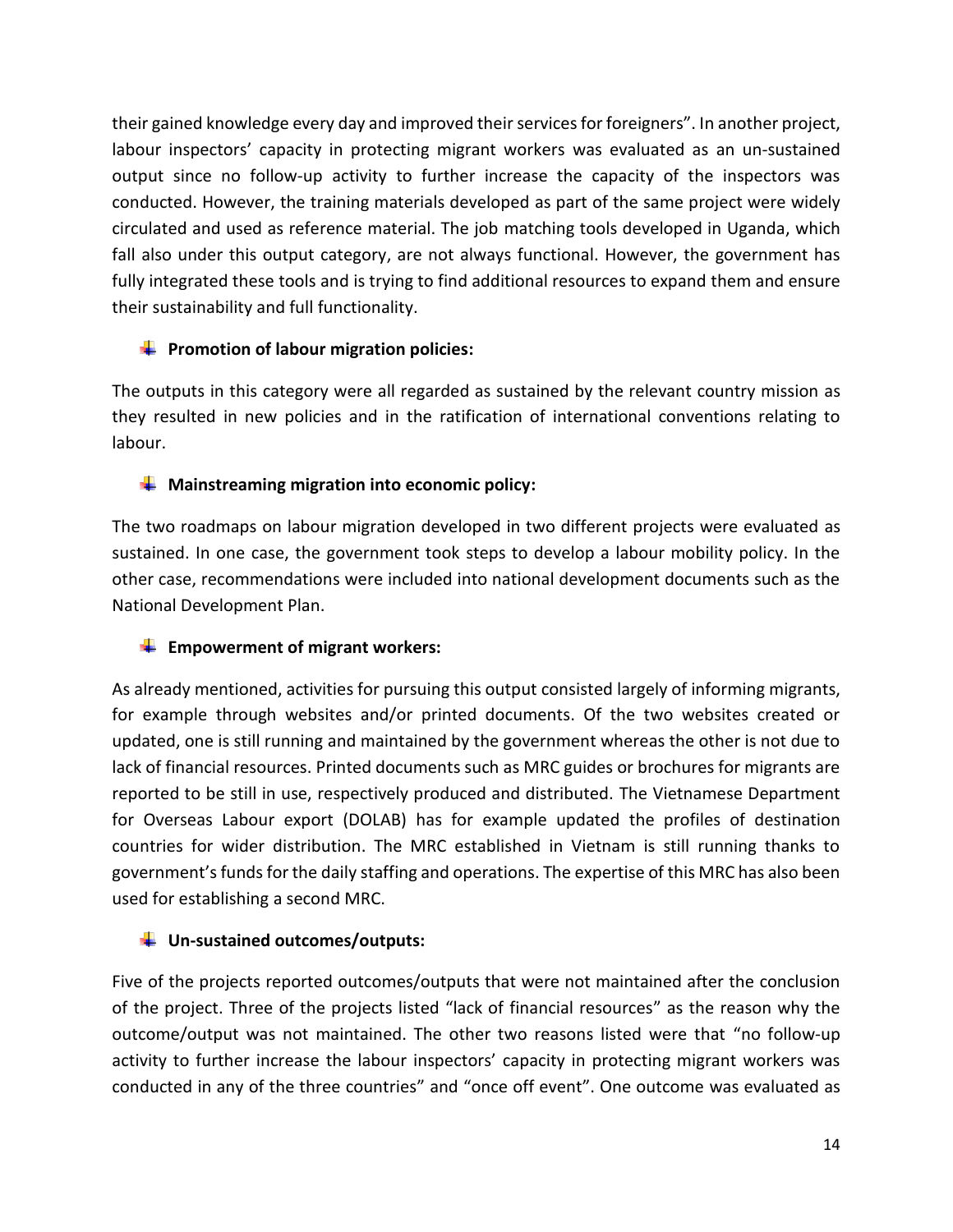partially sustained: "Law drafting group has increased understanding of benefits of law that encourages skilled migration and protects migrant rights". Even though a new law on labour migration is in draft process, "the political climate of the country/vested interests of senior ranking government officials and parliamentarians is a continuing challenge for the sustainability of this project outcome". The un-sustained outcomes also included update of websites, highlevel review meetings and continued trainings.

### **<del>↓</del>** Conclusion:

According to the answers from questionnaires sent to the country missions, 84% of the outputs from the 14 reviewed projects have been sustained, 2% have been partially sustained and 14% have not been sustained. In particular, assessments (labour markets, labour mobility flows and/or legislative/institutional frameworks) as well as developing and distributing training and information material were sustainable activities. In addition, training and capacity building activities have also had sustainable effects according to some of the missions as trained participants (government officials, but also civil society organizations) have applied their acquired knowledge. Not surprisingly, outputs/outcomes that were appropriated by the governments, such as the Migrants Resource Centre in Vietnam, have also been sustained.

Outputs/outcomes not sustained belong to different categories. The main reason why they were not maintained was the lack of sufficient financial resources.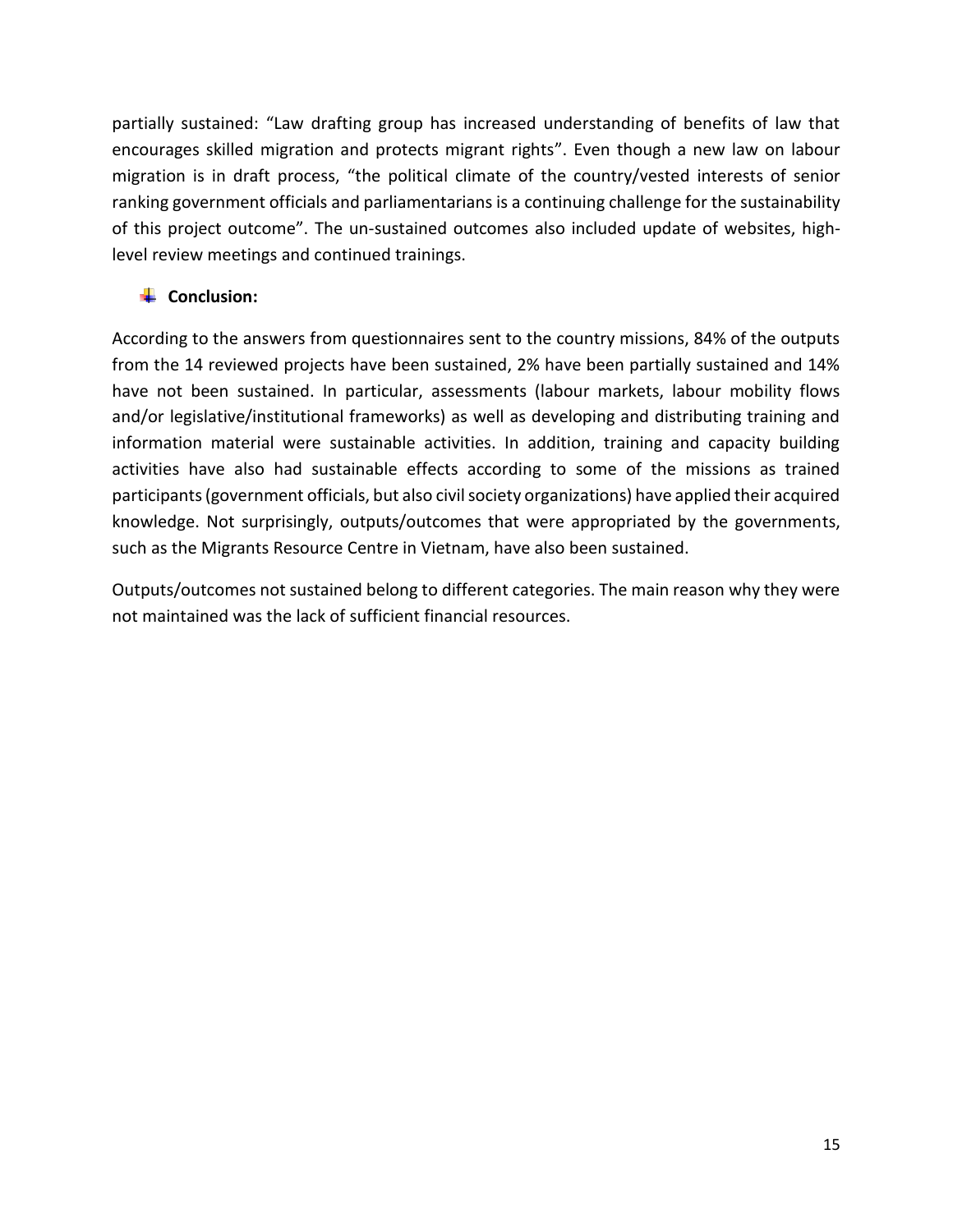## <span id="page-15-0"></span>Project Challenges

The questionnaire that was sent to the missions listed 11 common project challenges and included a space to list "other" challenges. The table below lists the challenges and the frequency with which each challenge was identified in the questionnaires. The most commonly identified challenges were "difficulty accessing data" (8), "consultant challenges", and "lack of funding" (7 each).

The "other" challenges that were listed included:

- $\ddot$  Ambitious objectives of the project coupled with insufficient budgeting
- $\downarrow$  Unplanned delays (unforeseen government decisions)
- $\downarrow$  Difficulty in engaging government officials due to elections which led to important delays
- $\ddot{\phantom{1}}$  Competing priorities of different benefitting countries in the case of regional projects
- $\ddot{\phantom{1}}$  Limited internal expertise on some of the issues tackled/mismatch between member states' requests and the areas of expertise offered by IOM
- $\downarrow$  Lack of access to locations for interviews
- $\frac{1}{\sqrt{2}}$  Short project duration
- $\pm$  The entire project implementation depended completely on the progress of the Government in adopting the new Law on Foreigners and in reconstructing the OSS premises. Related project activities had to be postponed.

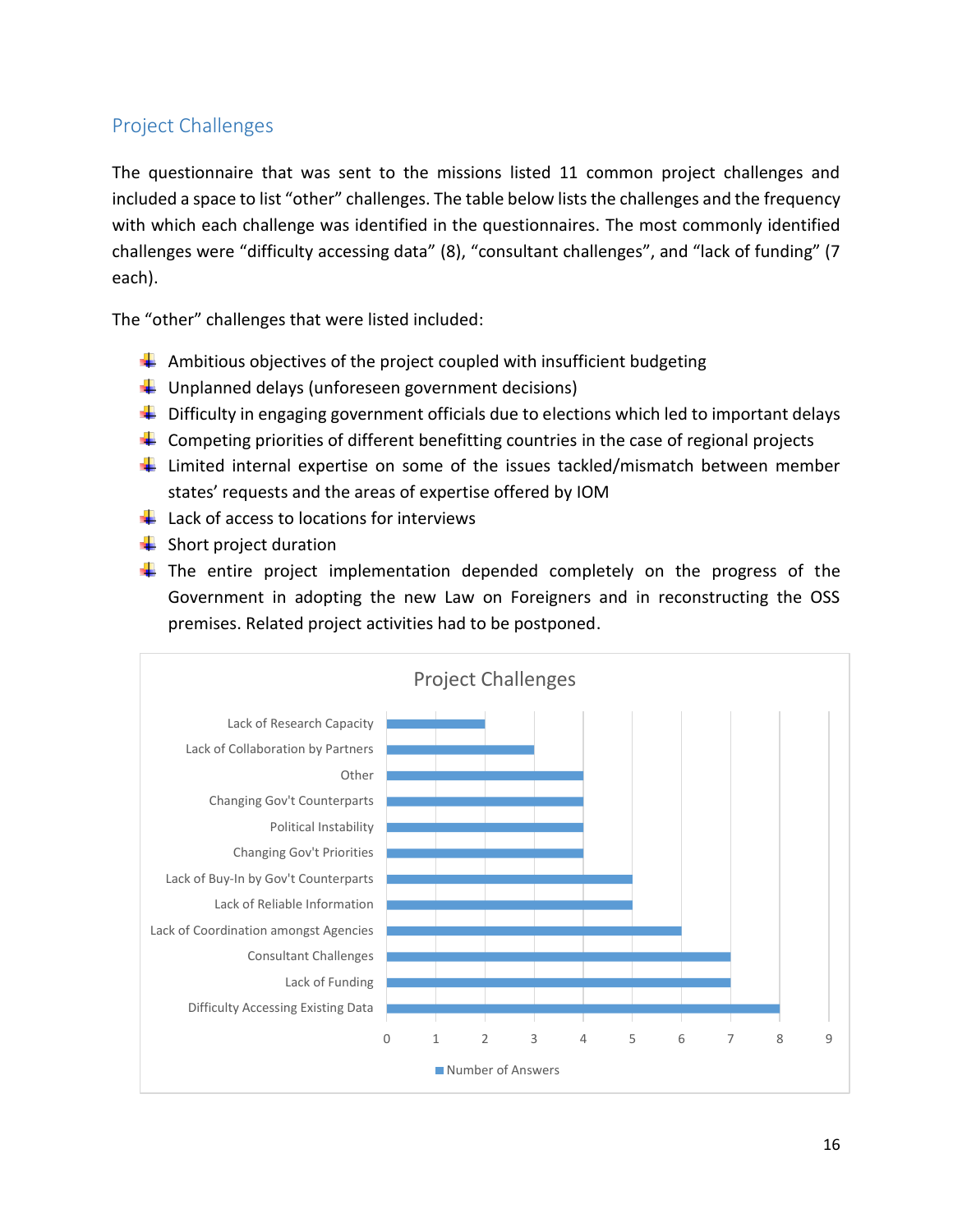## <span id="page-16-0"></span>Good practices: Three successful projects at a glance

These three projects were selected because they have had sustained effects, represent three different regions (Asia, Africa and Europe) as well as three different objective categories.

| 1. PROMOTING SAFE LABOUR MIGRATION FROM VIETNAM THROUGH THE ESTABLISHMENT OF                                                                                                                                                                                                                                                                                               |                                                                                                                                                                                                                                                            |
|----------------------------------------------------------------------------------------------------------------------------------------------------------------------------------------------------------------------------------------------------------------------------------------------------------------------------------------------------------------------------|------------------------------------------------------------------------------------------------------------------------------------------------------------------------------------------------------------------------------------------------------------|
| A MIGRANT RESOURCE CENTRE                                                                                                                                                                                                                                                                                                                                                  |                                                                                                                                                                                                                                                            |
| Year of implementation: June 2011 - June 2014                                                                                                                                                                                                                                                                                                                              | Project total budget: USD 200,000                                                                                                                                                                                                                          |
| Geographical coverage: Vietnam                                                                                                                                                                                                                                                                                                                                             |                                                                                                                                                                                                                                                            |
| Target beneficiaries: Potential migrants, actual migrants and returning migrants; mass organizations;<br>relevant public and private agencies within the labour sector                                                                                                                                                                                                     |                                                                                                                                                                                                                                                            |
| Partner(s): Ministry of Labour, Invalids and Social Affairs (MoLISA), Department of Overseas Labour and                                                                                                                                                                                                                                                                    |                                                                                                                                                                                                                                                            |
| the Vietnamese Women Union (VWU)                                                                                                                                                                                                                                                                                                                                           |                                                                                                                                                                                                                                                            |
| Project general objective: To contribute to the efforts of the Vietnamese                                                                                                                                                                                                                                                                                                  |                                                                                                                                                                                                                                                            |
| Government to promote safe labour migration.                                                                                                                                                                                                                                                                                                                               | Protection of rights of<br>migrant workers                                                                                                                                                                                                                 |
| <b>Project outcomes:</b>                                                                                                                                                                                                                                                                                                                                                   |                                                                                                                                                                                                                                                            |
| Provide reliable and accurate information, professional advice and relevant referral<br>services to potential, actual and returning migrants through the establishment<br>of a pilot MRC.<br>Increase the awareness and understanding of the risks of labour migration and<br>related policy responses among the public and other stakeholders, including<br>policy makers | Migrant<br>workers can<br>make<br>informed<br>decisions                                                                                                                                                                                                    |
| <b>Project outputs:</b>                                                                                                                                                                                                                                                                                                                                                    |                                                                                                                                                                                                                                                            |
| A Migrant Resource Center (MRC) is established<br>✓<br>A comprehensive information campaign was conducted<br>✓<br>✓<br>disseminated<br>agencies                                                                                                                                                                                                                            | <b>Empowerment of migrant workers</b><br>Information products for safe migration and MRC advertisement were developed and<br>Promotion of ethical recruitment<br>Training of Trainers (TOT) on pre-departure orientation for 40 trainers of 32 recruitment |
| <b>Project supporting activities:</b>                                                                                                                                                                                                                                                                                                                                      |                                                                                                                                                                                                                                                            |
| Establishment of a MRC<br>❖<br>Training for MRC staff on MRC establishment and operation<br>❖<br>❖<br>pre-departure orientation and focus on the migrant-centred training skills and tools for trainers                                                                                                                                                                    | ToT on pre-departure orientation for recruitment companies aimed at consolidating basic knowledge on                                                                                                                                                       |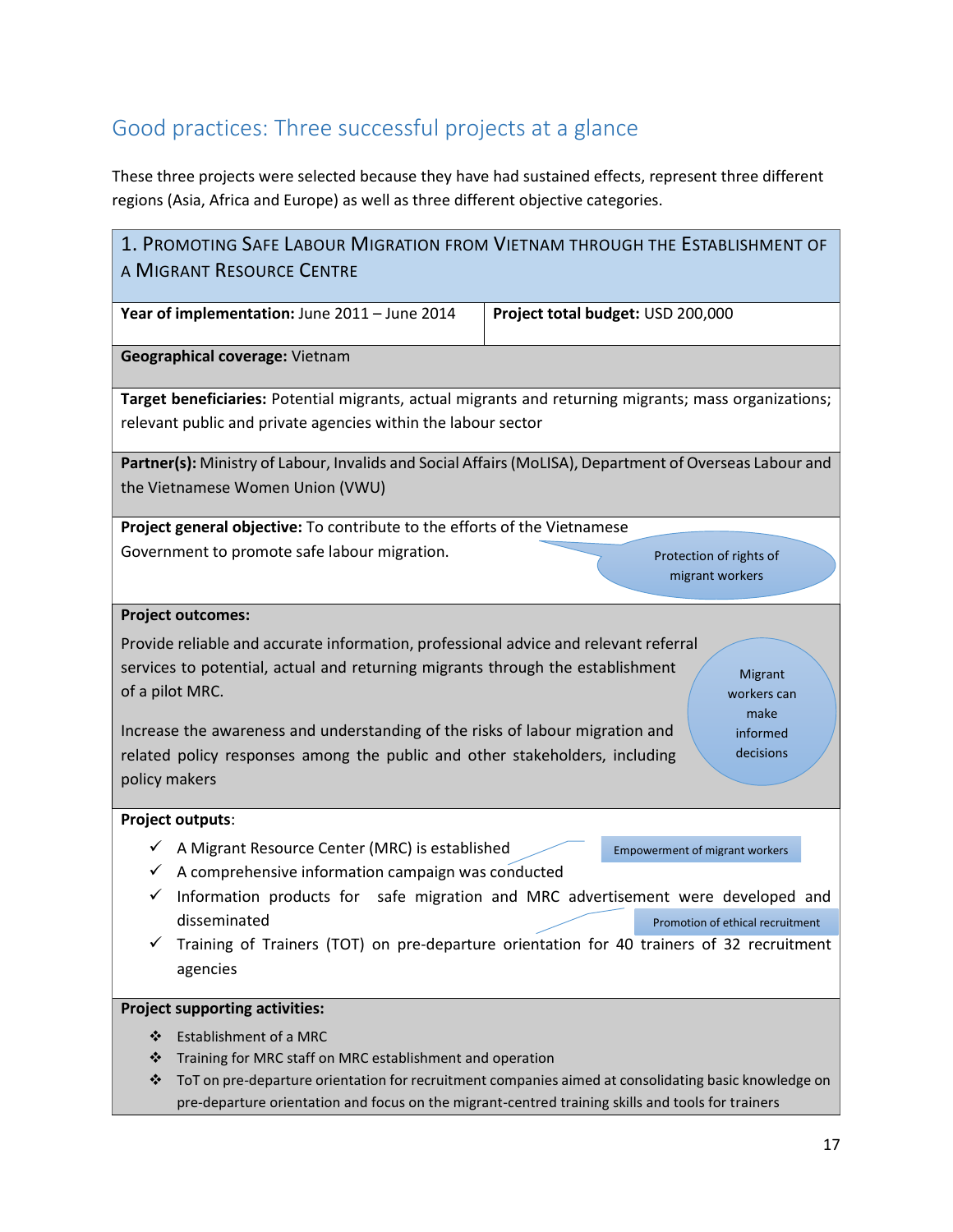- Development of fifteen Destination Country Profiles (DCP)
- Training session for Government officials and Consular staff on MW protection skills and competency
- Development of a MRC website
- Workshop entitled "Promoting Safe Labour Migration" organized around two thematic sessions: 'information and support for migrant workers' and 'migrant workers management'
- Radio broadcast: The Voice of Vietnam (VOV) radio aired a 30 minutes live interview with DOLAB and IOM experts which focused on safe and regular labour migration, remittances and development, concerns regarding fraudulent and illegal brokers, preparedness and pre-departure information and government policies to protect overseas migrant workers
- MRC visibility and communication activities : A six-minute PSA was produced to introduce the MRC to the public emphasizing the importance of making an informed decision on migration and exhibits the assistance services made available by the MRC: aired several times in different TV channels; pens, bags, t-shirts, flyers etc.
- $\bullet$  Development of a network of existing support services for international migrants from Vietnam
- Network meetings: The meetings focused on transferring information on MRC and safe labour migration from the central level to community level through the vertical structure of each agency in the network
- A two-day training session on communication and promotion of safe labour migration organized
- Public debates at municipal or district level to mobilize participation of grassroots people. Their objectives included: to improve community knowledge on safe labour migration though providing updated and reliable information on regular migration; to create a forum for the people to raise questions or problems and express their concerns and interests; and for the local authorities to listen to the problems and issues on the ground and promote legal rights of migrant workers and their families

| <b>Sustained outputs/outcomes:</b>        |              | How they were sustained:                          |
|-------------------------------------------|--------------|---------------------------------------------------|
| $\checkmark$ The MRC is still running     |              | The Ministry of Labour, Invalids and Social       |
| The profiles of destination countries are |              | Affairs - Department for Overseas Labour          |
| updated and used for wider distribution   |              | export (DOLAB) provides funds to maintain         |
| Further community events for awareness    |              | the daily staffing and operations of the MRC      |
| raising have been conducted               | $\checkmark$ | The DOLAB updates and distributes the<br>profiles |
|                                           |              | The DOLAB organized further awareness             |
|                                           |              | raising events                                    |

#### **Follow-up activities:**

Another MRC was established in another location in Vietnam trough an IOM project. The expertise of the MRC counsellor from this project was used.

The materials developed for the first MRC were also used for the establishment of the second MRC.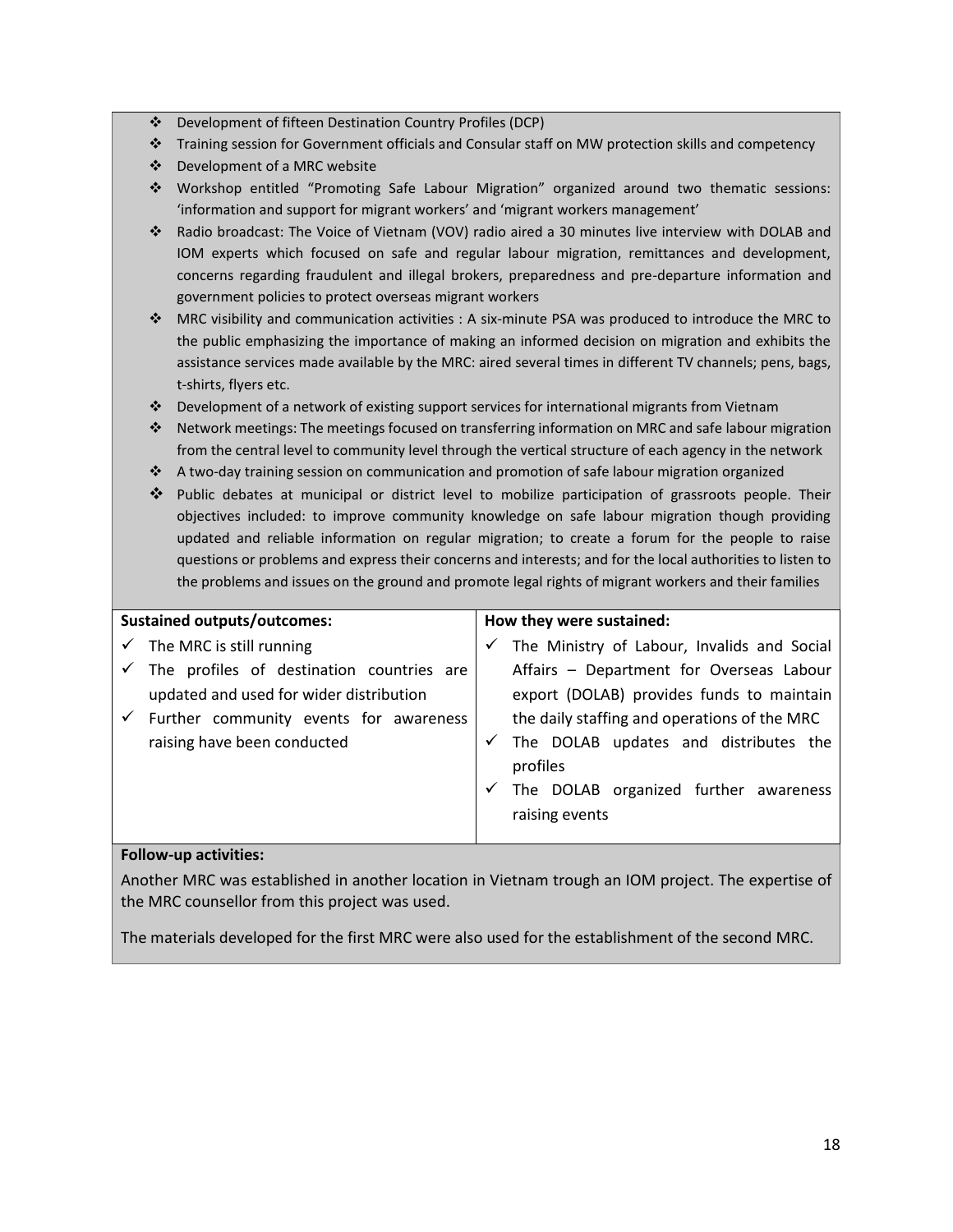### 2. STRENGTHENING LABOUR MIGRATION MANAGEMENT AND PRODUCTIVITY IN UGANDA

**Year of implementation:** June 2013 – April 2015 **Project total budget:** USD 149,682

**Geographical coverage:** Uganda

**Target beneficiaries:** Government officials

Partner(s): Government of Uganda: Ministry of Gender, Labour and Social Development including the External Employment Unit of the Employment Services Department, Ministry of Foreign Affairs, Ministry of East African Community Affairs, Population Secretariat and Uganda Bureau of Statistics, National Planning Authority. Employers' Organization: Federation of Ugandan Employers Workers' Organization: Ugandan National Organization of Trade Unions

**Project general objective:** To enhance Ugandan socioeconomic development through strengthened

labour migration policies, practices, productivity and protection in Uganda.

Strengthen governments' labour mobility management capacities

**Project outcomes**:

Recommendations from the assessment reports have been mainstreamed into the national planning strategies and policies of Ministry of Gender, Labour and Social Development (MGLSD)

**Governments** develop labour mobility related policies and legislation

The External Employment Unit (EEU) is able to meet its regulatory functions in respect to the monitoring and licensing of employment agencies

The EEU is able to provide stronger protection mechanisms to Ugandan migrant workers and labour migrants within Uganda

Governments utilize improved labour mobility management competences, including offering better protection of rights of migrant workers

**Project outputs**:

- $\checkmark$  A comprehensive roadmap has been devised by the Government of Uganda in collaboration with a wide range or stakeholders on LM Mainstreaming migration into economic policy
- $\checkmark$  An institutional assessment of the EEU's technical and resource needs has been conducted
- $\checkmark$  A web portal and labour migration database have been created, tested, and maintained by the
- MGLSD in close collaboration with the MFA

Assessment of the institutional framework

Improvement of governments' services for/ protection of migrant workers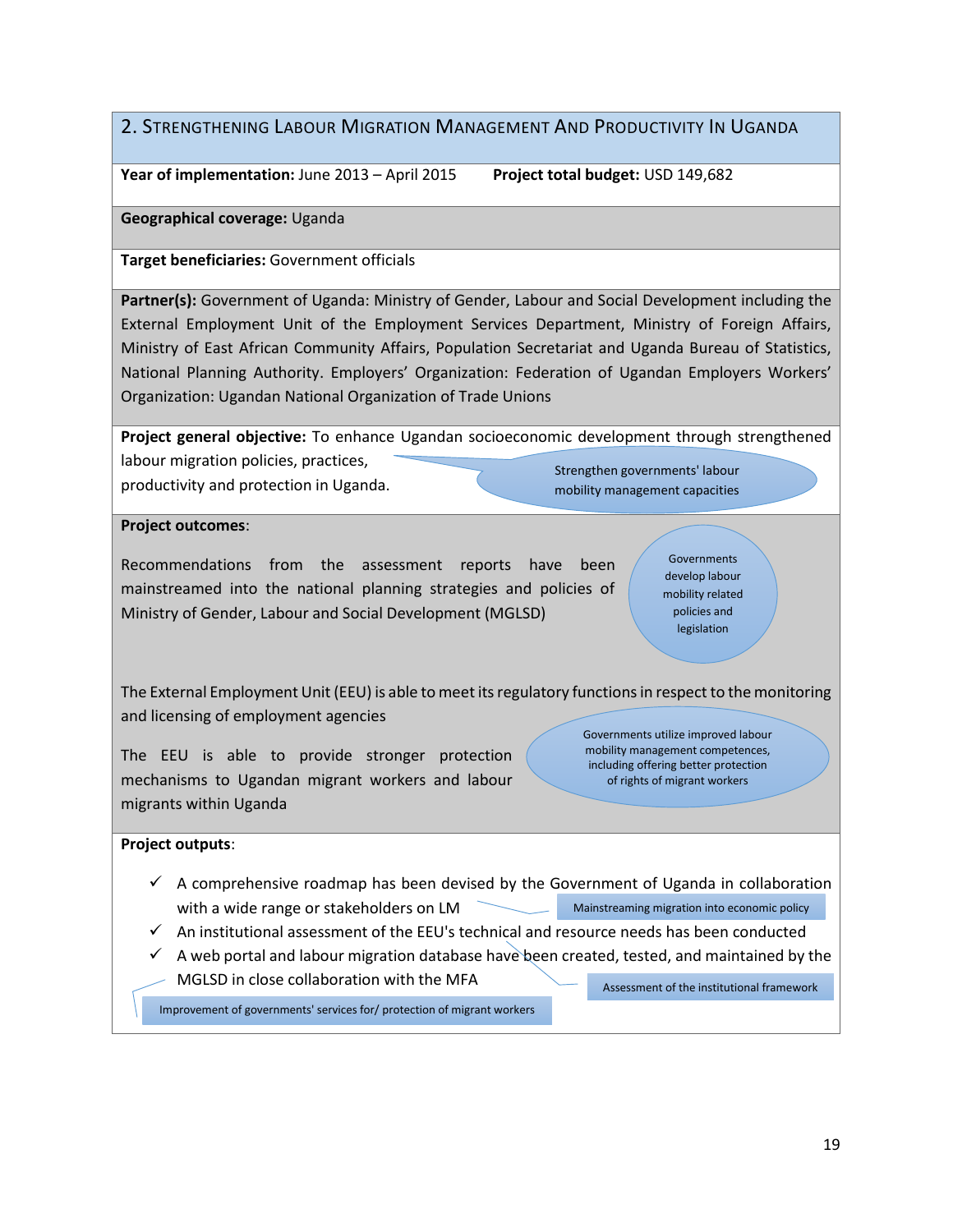#### **Project supporting activities:**

- Labour Migration Management assessment: This is the first publication in Uganda that gives an overview of policies, practices, structures and legislation governing labour migration. It also analyses labour migration within the regional context of East African Community integration. This publication outlines the benefits of labour migration and gaps in migration management.
- Assessment of skills in the oil and gas sector: Although oil companies in Uganda had produced a major industrial baseline survey, which helped to capture the existing and future demand for labour in this sector, there was no data available on the supply of labour.
- Rural-Urban labour migration of young Ugandans: Rural-urban migration is a centrepiece of Ugandan life; yet it is an understudied phenomenon. Moreover, it is usually placed in the context of urbanization and not migration. This study analyses rural-urban mobility and gives a voice to youth.
- $\cdot \cdot$  Development of a Roadmap on Labour Migration with 45 recommendations.
- \* Two training courses on labour migration, which provided an opportunity for government officials and other stakeholders to discuss their roles and responsibilities vis-à-vis labour migration and discuss coordination challenges. One of the courses was under the training of trainer's modality.
- Institutional assessment of technical and resource needs of the External Employment Unit of the MGLSD was prepared and shared with MGLSD and other project partners.
- $\clubsuit$  The project supported the development of two modules of the Labour Management Information System (LMIAS): the External Employment Management System (EEMIS) and a Job-Matching Database.

#### **Sustained outputs/outcomes:**

- $\checkmark$  Recommendations from the assessment reports have been mainstreamed into the national planning strategies and policies of the Ugandan Ministry of Gender, Labour and Social Development (MGLS)
- $\checkmark$  The Ugandan External Employment Unit is able to meet its regulatory functions in respect to the monitoring and licensing of employment agencies

#### **How they were sustained:**

- $\checkmark$  The MGLS and the Government of Uganda more broadly included the recommendations into national development documents, such as the National Development Plan
- $\checkmark$  The assessment allowed the MGLS to attract attention to the gaps of the EEU through advocacy. The Ministry has prioritized the EEU and labour migration in Ministry-wide projects and programmes
- $\checkmark$  The Ministry of Gender, Labour and Social Development has fully integrated the External Employment Management System into the Labour Market Information System and is trying to find additional resources to expand it and ensure its full functionality and sustainability.

#### **Follow-up activities:**

There were no follow-up activities.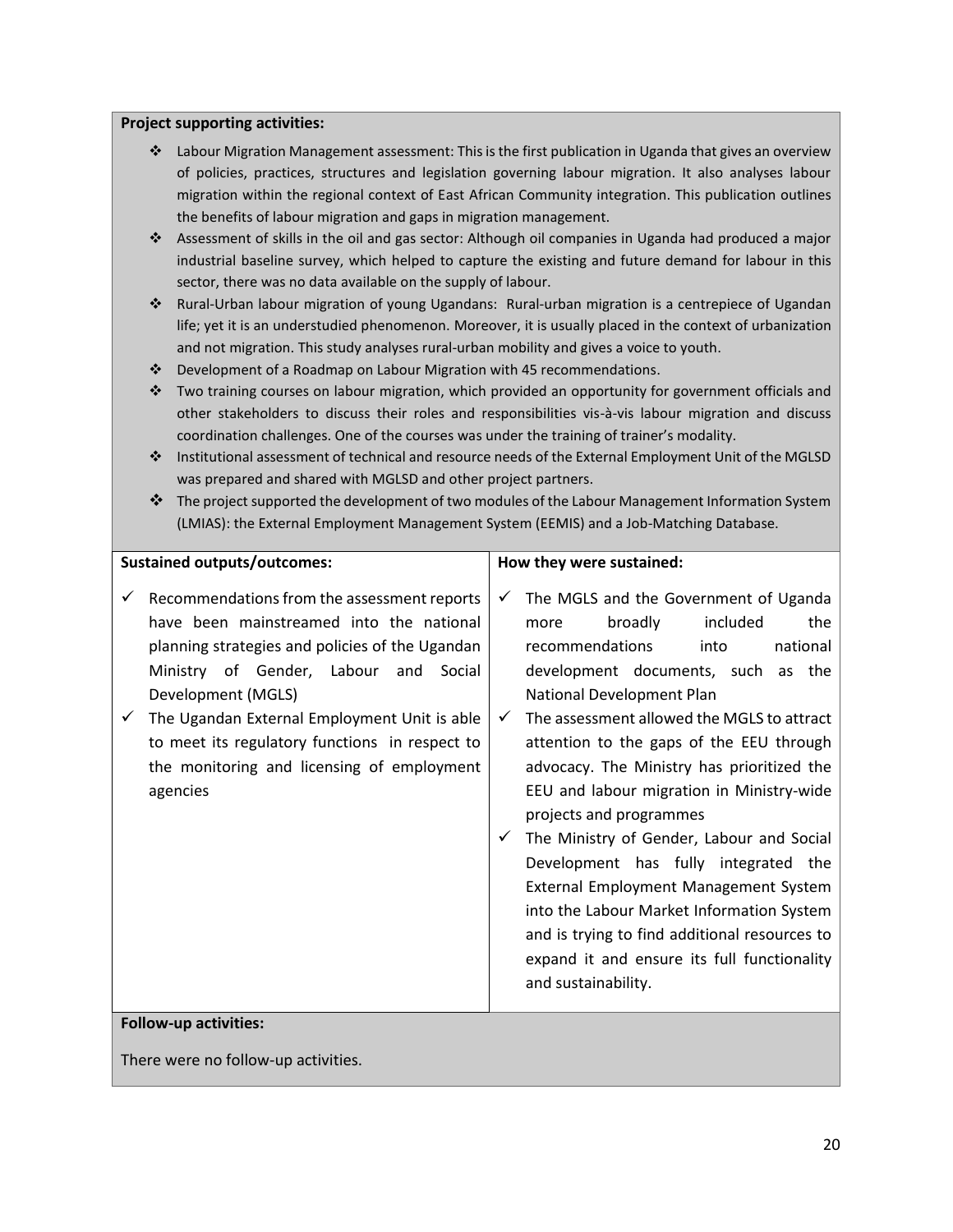### 3. LABOUR MOBILITY AS A FACTOR OF DEVELOPMENT IN SOUTH-EASTERN EUROPE

#### **Year of implementation:** May 2014 – January 2015 **Project total budget:** USD 70.000

**Geographical coverage:** Countries and territories in South-Eastern Europe, including Albania, Bosnia and Herzegovina (BiH), Croatia, former Yugoslav Republic of Macedonia, Kosovo/UNSCR 1244<sup>2</sup>, Montenegro, and Serbia

**Target beneficiaries:** Direct beneficiaries: 1) governmental authorities (ministries of labour, economy, development) from Albania, BiH, Montenegro and Serbia, in particular members of the Regional Coordination Council (RCC)`s Working Group on Social Agenda 2020, 2) employees of the migrant service centres (MSCs), 3) migrants and potential migrants from the region. Indirect beneficiaries: governmental authorities in Croatia, former Yugoslav Republic of Macedonia, Kosovo/UNSCR 1244, regional and international scholars and researchers, public at large

**Partner(s):** Regional Cooperation Council (RCC)

**Project general objective:** Facilitate labour mobility within South-Eastern Europe and from South-Eastern Europe.

Facilitate labour mobility through enhanced regional cooperation

#### **Project outcomes**:

Labour market and government officials are aware of the overall regulative context in south eastern Europe (SEE), including bilateral and multilateral agreements related to the mobility of workers and services as well as increasing requirements to align regulative frameworks with the standards and approaches evolving in the EU (seven legislative assessments on Labour mobility published

Population, including potential migrants, is aware about national and neighbouring and EU labour market regulations and requirements of employment laws (MRC Guide for Counsellors was developed as a practical info dissemination toolkit on LM; existing regional MRC web site updated)

Governments develop labour mobility related policies and legislation

> Migrant workers make informed decisions

#### **Project outputs**:

- $\checkmark$  Seven National reports Legislative Assessments on Labour Mobility produced and published on IOM Sarajevo website. A joint Regional Cooperation Council and IOM public report on labour mobility finalized offering an updated knowledge base on labour mobility flows within the region Assessments of the legislative frameworks
- $\checkmark$  A MRC Guide for Counsellors was developed as a practical information dissemination toolkit on LM within the region for MRC's counsellors

 $\overline{a}$ <sup>2</sup> This designation is without prejudice to positions on status, and is in line with UNSCR 1244 and the ICJ Opinion on the Kosovo declaration of independence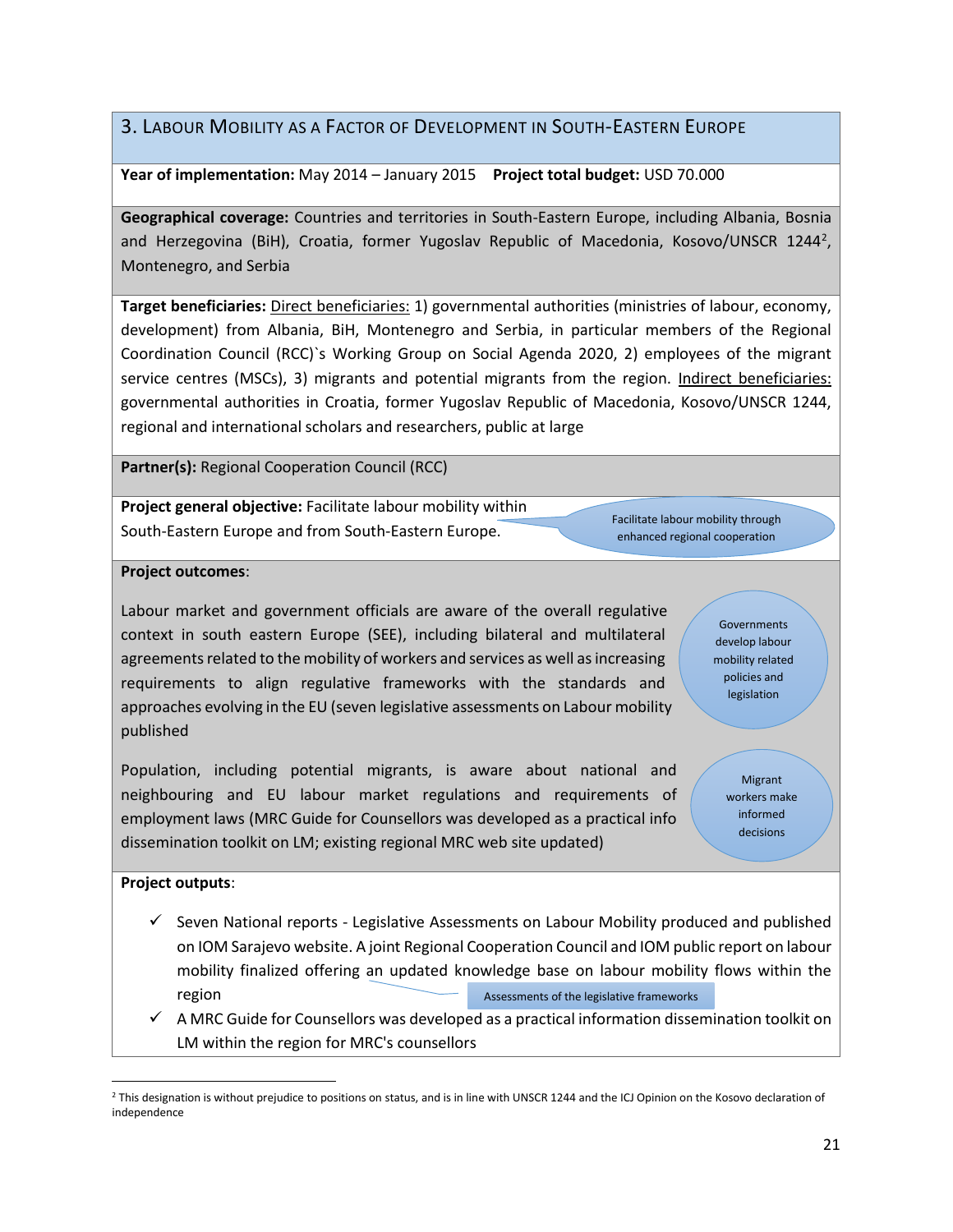$\checkmark$  Existing MRC websites updated and MRC website maintenance provided in synergy with IOM Budapest till end of 2015

| <b>Empowerment of migrant workers</b> |
|---------------------------------------|
|---------------------------------------|

## **Project supporting activities:**

| <b>Sustained outputs/outcomes:</b><br>How they were sustained:<br>Several new policies and laws were adopted in<br>✓<br>the field of labor migration in the period after<br>the project closure<br>policies and laws<br>MRC counsellors reported after the project<br>$\checkmark$<br>closure that the MRC Guide was very useful<br>Population, including potential migrants, is<br>✓<br>aware about national and neighbouring and EU<br>with potential migrants from BiH<br>labour market regulations and requirements of<br>employment laws<br><b>Follow-up activities:</b> |  |                                                                                                                                                                                                                                    |  |  |
|-------------------------------------------------------------------------------------------------------------------------------------------------------------------------------------------------------------------------------------------------------------------------------------------------------------------------------------------------------------------------------------------------------------------------------------------------------------------------------------------------------------------------------------------------------------------------------|--|------------------------------------------------------------------------------------------------------------------------------------------------------------------------------------------------------------------------------------|--|--|
|                                                                                                                                                                                                                                                                                                                                                                                                                                                                                                                                                                               |  |                                                                                                                                                                                                                                    |  |  |
|                                                                                                                                                                                                                                                                                                                                                                                                                                                                                                                                                                               |  | The produced reports were used as a tool by<br>the government for the adoption of the new<br>Migrant Service Centers within employment<br>offices in BiH, Republika Srpsaka and Brcko<br>District held consultations and workshops |  |  |
|                                                                                                                                                                                                                                                                                                                                                                                                                                                                                                                                                                               |  |                                                                                                                                                                                                                                    |  |  |
| There were no follow-up activities.                                                                                                                                                                                                                                                                                                                                                                                                                                                                                                                                           |  |                                                                                                                                                                                                                                    |  |  |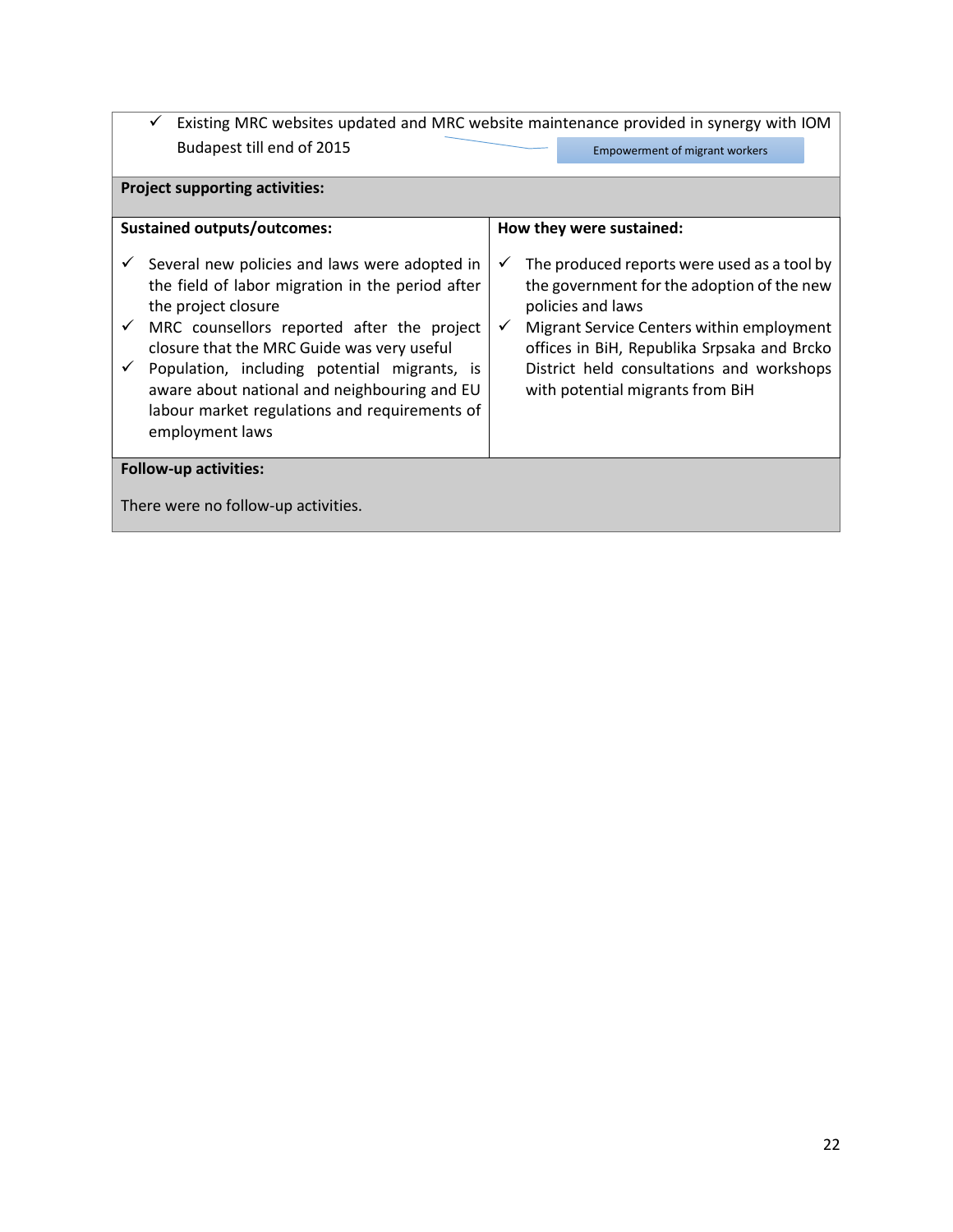## <span id="page-22-0"></span>Recommendations for Future Labour Migration Focused Projects

The following recommendations are also based on the responses from the questionnaire asking for recommendations for sustainability, monitoring and evaluation.

#### **Recommendations for Sustainability**

The project managers identified various recommendations to ensure the sustainability of project outcomes that include:

- $\ddot{\phantom{1}}$  Continue to build on project successes with new projects in order to achieve the objective(s)
- $\ddot{+}$  More technical and financial support after projects ends / continued engagement by IOM technical staff after the project ends
- $\pm$  Clear assessment and identification of the specific value-added IOM can bring; if necessary narrow down and focus IOM's interventions, and achieve clear results
- $\perp$  Modify projects if necessary in a timely manner (the project manager has to be aware of the context in which the project is implemented and of the changes that occur)
- Increased training of trainers to ensure continued transfer of knowledge within the beneficiary institutions
- $\ddot{\phantom{1}}$  Document the establishment and operation of the MRC and replicate the model in other provinces/countries
- $\ddot{\phantom{1}}$  Use country assessment templates as a tool to periodically collect country specific information
- $\blacksquare$  More coordination with UN system to link IOM Development Fund funded projects with United Nations Development Assistance Framework (UNDAF), and report on links with achievement of UNDAF outcomes, thus ensuring more relevance of the projects

#### **Recommendations for Monitoring and Evaluation**

Project managers were also asked to identify recommendations for monitoring and evaluation of projects after their completion. The recommendations included:

 $\pm$  An adequate M&E framework should be established at the outset of the project, with adequate resources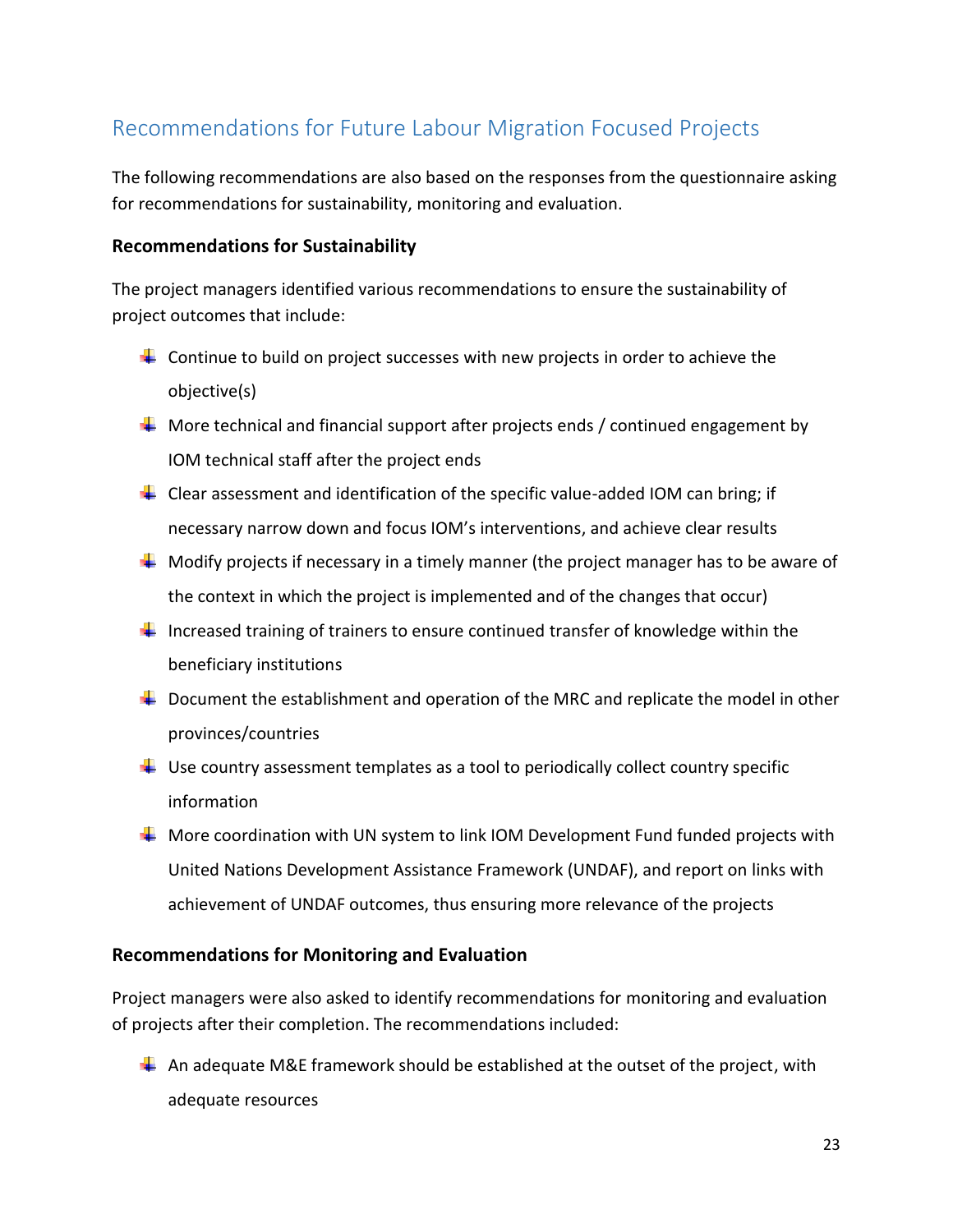- $\ddot{\phantom{1}}$  The use of an evaluation method with a more "broken-down" set of outputs and activities to measure projects successes more regularly and accurately
- $\overline{+}$  Ask project managers to include a short analysis of how the project is contributing to Sustainable Development Goals
- $\ddot$  Include elements in the Results Matrix of what should follow as other projects or initiatives, reflecting that IOM Development Fund projects are pilots or seed money to lead to something larger
- $\ddot$  Have a mandatory internal evaluation by an independent IOM staff
- For an in-depth review to be carried out, indicators should capture behavioural and institutional change over the long-term
- **Evaluation should be done within 6-12 months following project completion**

#### **General Recommendations**

- $\perp$  A prominent trend identified in the review is that projects are not completed on time and need No-Cost Extensions. It is recommended that project developers scale down projects to be more manageable given the timeframe allotted by the IOM Development Fund. This may mean limiting the outputs and activities planned in each project, as well as a better assessment of time required for implementation of each activity.
- $\frac{1}{2}$  Since "lack of funding" was one of the most common reasons why certain project outcomes were not sustained, it is recommended that project developers have a plan in place to stretch their funds or generate new sources of funding to sustain the project outcomes after completion. Or, again, scale down the projects.
- $\ddot{\phantom{1}}$  It can be difficult to assess the impact and sustainability of outputs upon project completion. An evaluation should be planned a year or more after a project has been finalized and the IOM Development Fund could consider such evaluations for a set of selected projects.
- $\ddot$  In addition, the IOM Development Fund would likely increase the sustainability of projects by carrying out project monitoring visits (PMVS) during the project implementation process to see what the missions' challenges are and address issues earlier.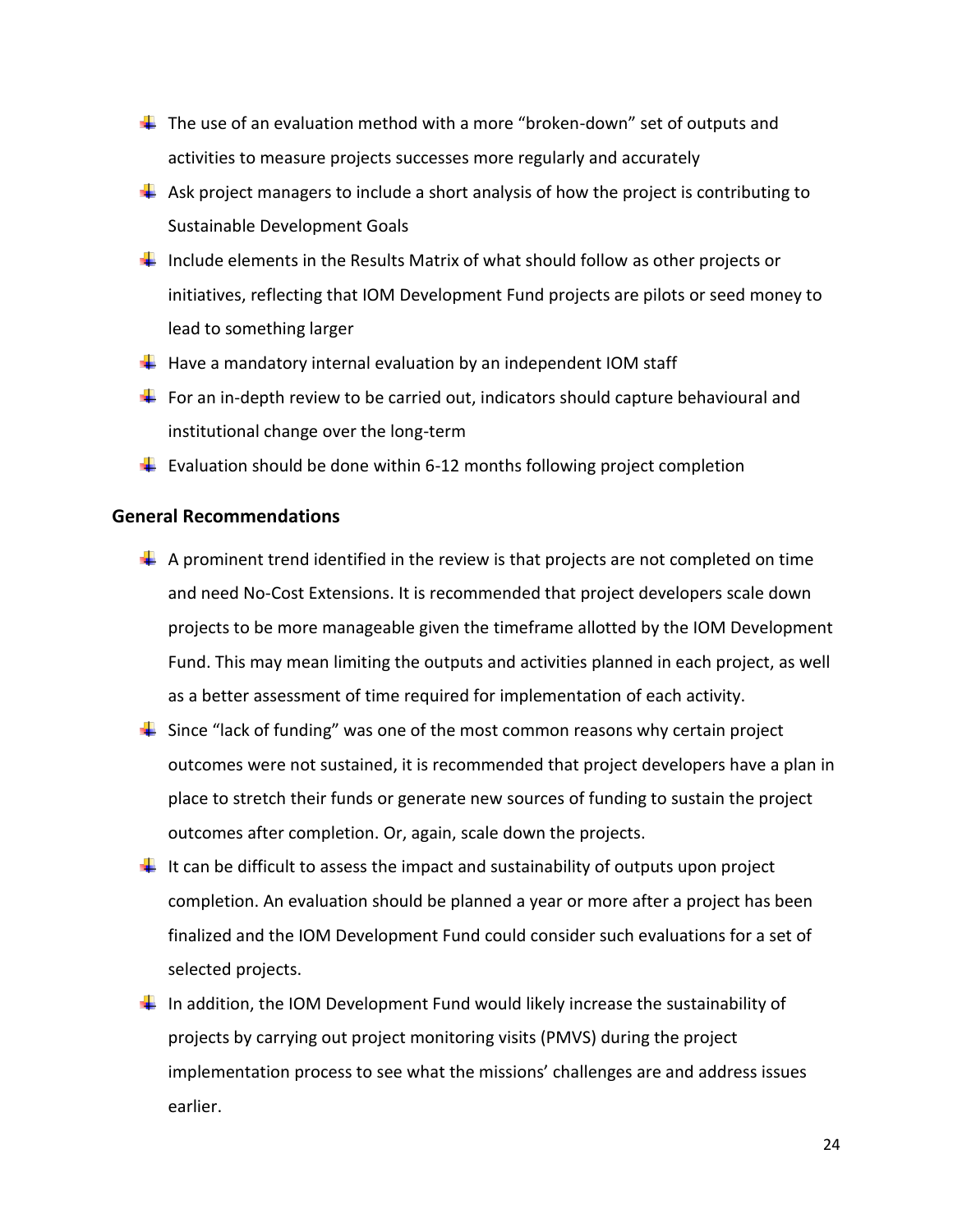- $\downarrow$  More efforts are required to ensure that gender mainstreaming is taking place. In addition, crosscutting themes such as gender issues should be reported more consistently in the interim and final reports.
- $\downarrow$  More efforts are also required to ensure that projects are developed taking into account the 2030 Agenda and its Sustainable Development Goals (SDGs). Project managers should be asked to include in the project document a short analysis of how the project is contributing to SDG and to report on the contribution in the interim and final reports.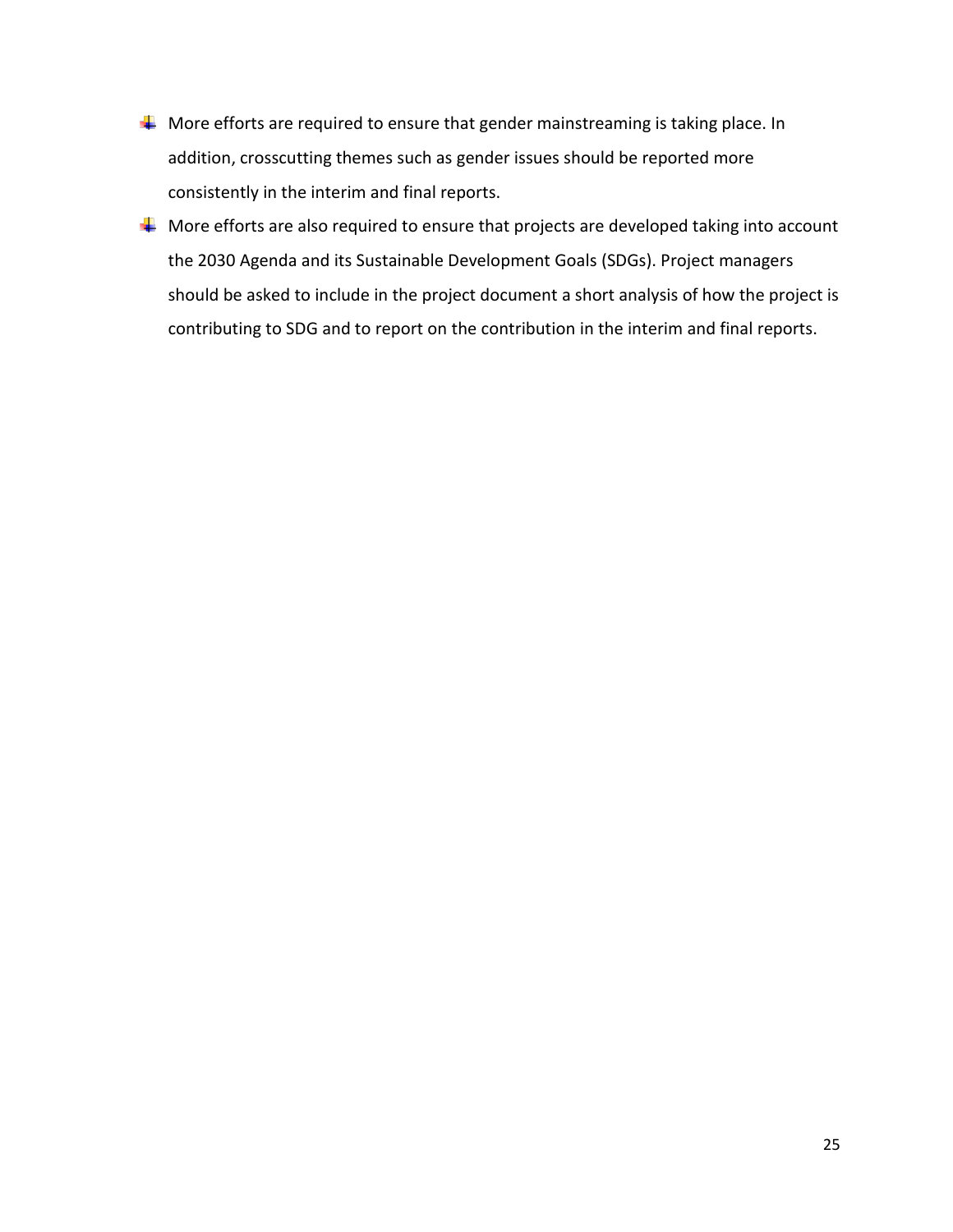## <span id="page-25-0"></span>Annexes

## <span id="page-25-1"></span>Annex 1 - Terms of Reference

## **Terms of Reference**

#### **Background**

### IOM Development Fund

The IOM Development Fund (IDF), established in 2001, provides support to IOM Member States with economies in transition for the development and implementation of joint government-IOM projects. IOM Development Fund projects aim to strengthen the migration management capacity of Member States and include the following focus areas:

- $\ddot{\phantom{1}}$  Counter-trafficking
- $\frac{1}{2}$  Enhancement of inter-governmental dialogue and cooperation
- $\ddot{\bullet}$  Labour migration
- $\bigstar$  Migration and development
- $\frac{1}{\sqrt{2}}$  Migration and health
- $\frac{1}{2}$  Migration management systems, including travel documents, data systems and border improvements
- $\leftarrow$  Policy and legal framework development
- $\frac{1}{\sqrt{2}}$  Research and assessment
- $\ddot{\phantom{1}}$  Training activities and training system improvements
- $\ddot{+}$  Assisted Voluntary Return and Re-integration (AVRR) on an exceptional basis, for projects focusing on government capacity building activities

Member States are eligible for IOM Development Fund funding if they are classified as lowincome to upper middle-income economies by the World Bank.

There are two lines of IOM Development Fund funding that have different eligibility criteria.

**Line 1:** all eligible Member States may apply for funding up to USD 100,000 for national projects and USD 200,000 for regional projects

**Line 2:** all Member States that are in good financial standing (refer to Article 4 of the IOM Constitution) are eligible to apply for funding up to USD 200,000 for national projects and 300,000 for regional projects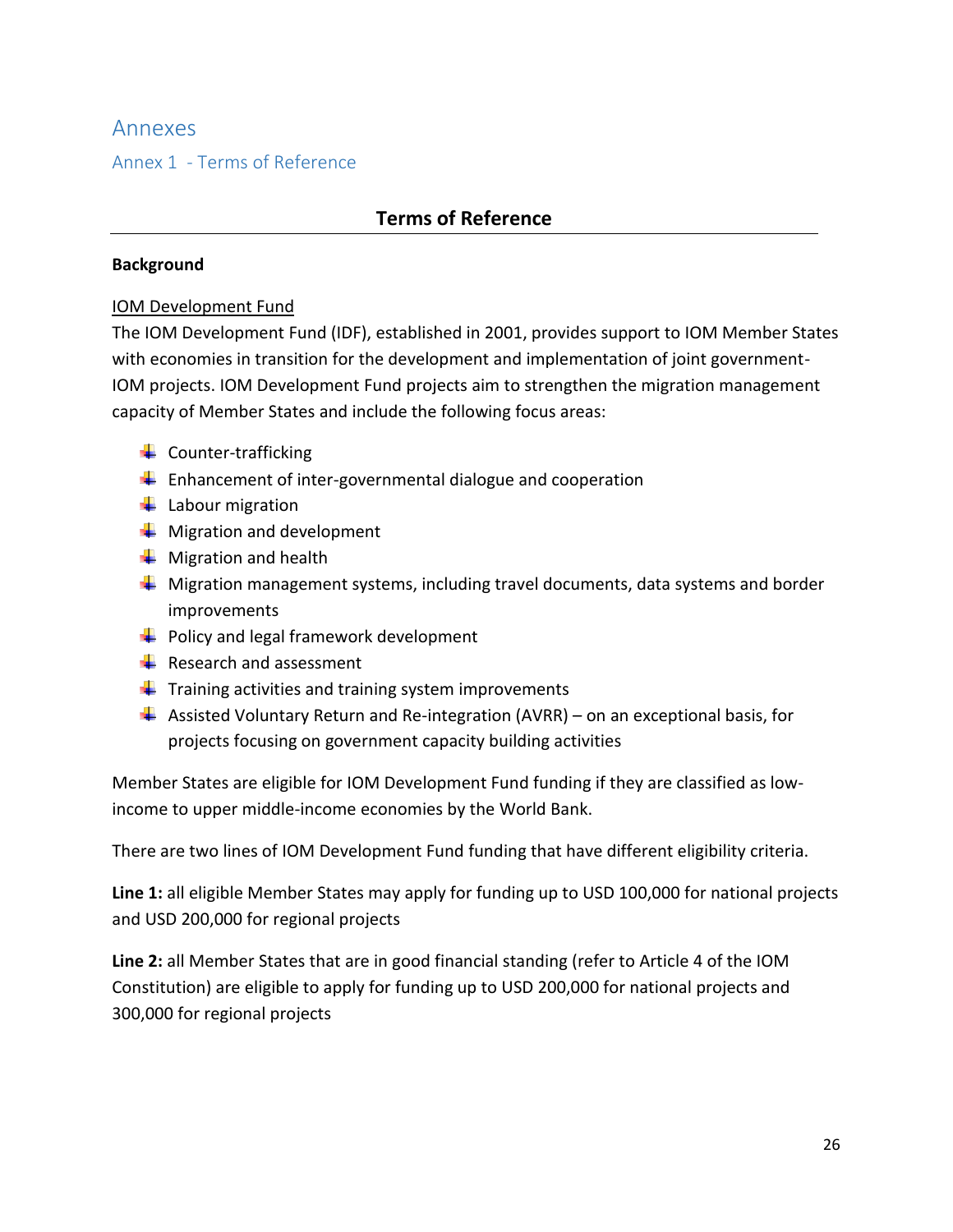### IOM Development Fund Labour Migration Projects

International labour migration is defined as "the movement of people from one country to another for the purpose of employment". Through its global network of more than 440 offices, IOM is able to bring together governments, civil society and the private sector to establish labour migration programmes and mechanisms that balance their various interests, and address migrants' needs. The IOM approach to international labour migration is to foster the synergies between labour migration and development, and to promote legal avenues of labour migration as an alternative to irregular migration. Moreover, IOM aims to facilitate the development of policies and programmes that are in the interest of migrants and society, providing effective protection and assistance to labour migrants and their families.

IOM Development Fund assists with labour migration management by:

- $\Box$  Offering policy and technical advice to governments and private sector entities;
- $\uparrow$  Supporting the development of policies, legislation and administrative structures that promote efficient, effective and transparent labour migration flows;
- $\ddot{\phantom{1}}$  Assisting governments to promote safe labour migration practices and to provide assistance to their nationals working abroad;
- **Promoting ethical recruitment and fair labour practices to prevent workplace abuse and** exploitation;
- $\ddot{\bullet}$  Working with companies to help mitigate the risk of labour exploitation and human trafficking for forced labour in their human resources supply chains;
- $\uparrow$  Empowering migrants with reliable information so that they can make well-informed decisions about their future, including through services provided at migrant resource centres and pre-departure training and embarkation preparedness;
- **Promoting the integration of labour migrants in their new workplace and society.**

IOM Development Fund implements various labour migration projects in 70 countries. The beneficiaries of these projects include:

- $\downarrow$  Migrants, their families and their communities;
- $\downarrow$  Local and national governments;
- $\ddot{\bullet}$  Private sector entities such as employers, industry representatives and recruitment intermediaries who are committed to ethical recruitment principles; and
- $\leftarrow$  Regional organizations.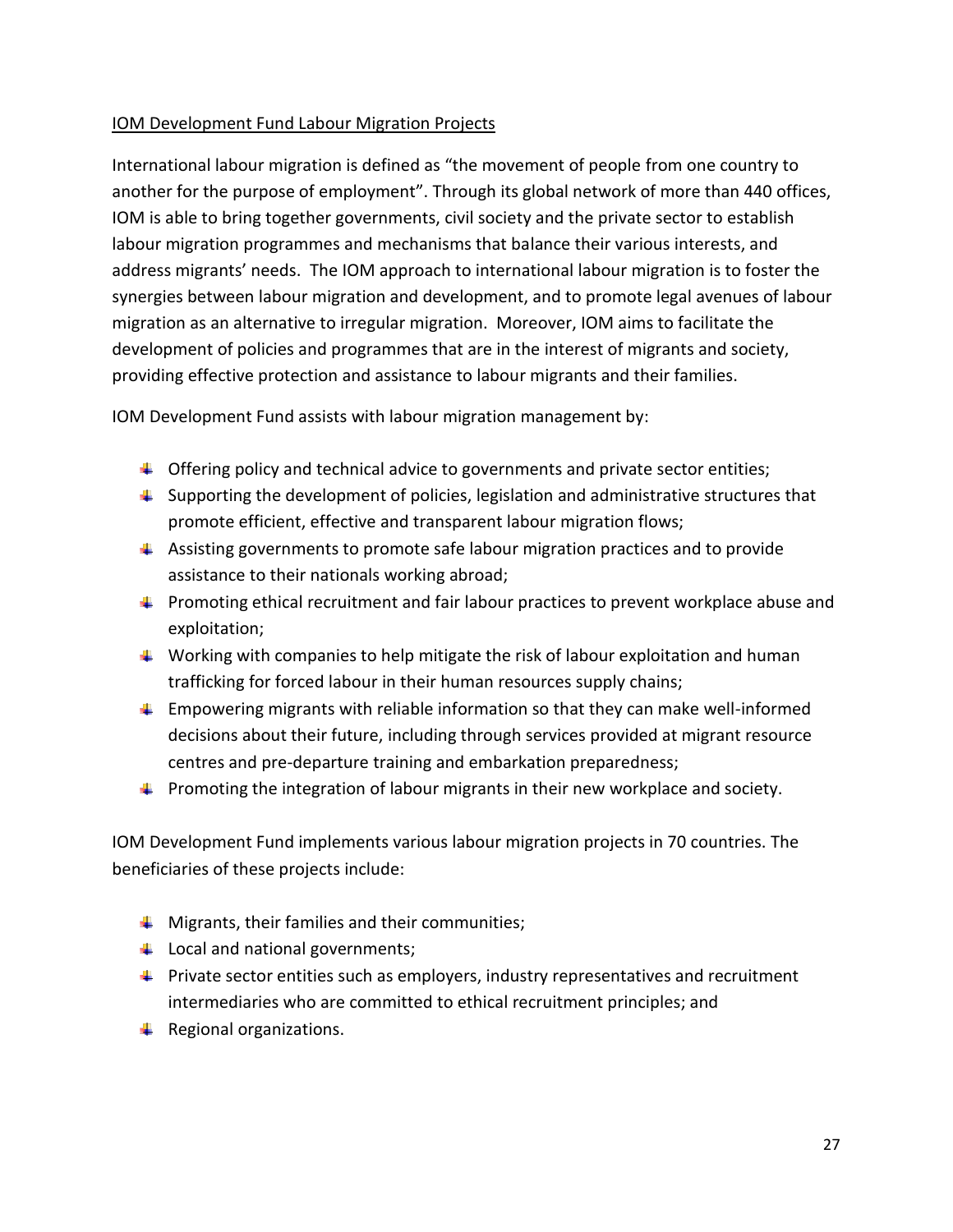#### **Review Objectives**

The objective of this review is to gather information about labour migration related projects approved by the IOM Development Fund between the years of 2011 and 2014. This review aims to determine what types of projects, outcomes and outputs have been most sustainable overall. The review also seeks to discover the reasons why certain projects are successful, as this will help to inform the IOM Development Fund on the types of projects to fund in the future. The findings and recommendations from this review are intended to inform the broader IOM Development Fund strategic perspective.

#### **Methodology**

The methodology for this review consisted of browsing the current IOM Development Fund project database for projects from the funding years 2011- 2014 that focused on labour migration as the primary topic. When the relevant projects were identified, a questionnaire was developed and distributed for the appropriate project managers to complete. After the questionnaires were completed and returned to IOM Development Fund, they were reviewed, along with the final report and evaluation form for each project. A qualitative database was created in order to categorize the data and generate relevant statistics for the review.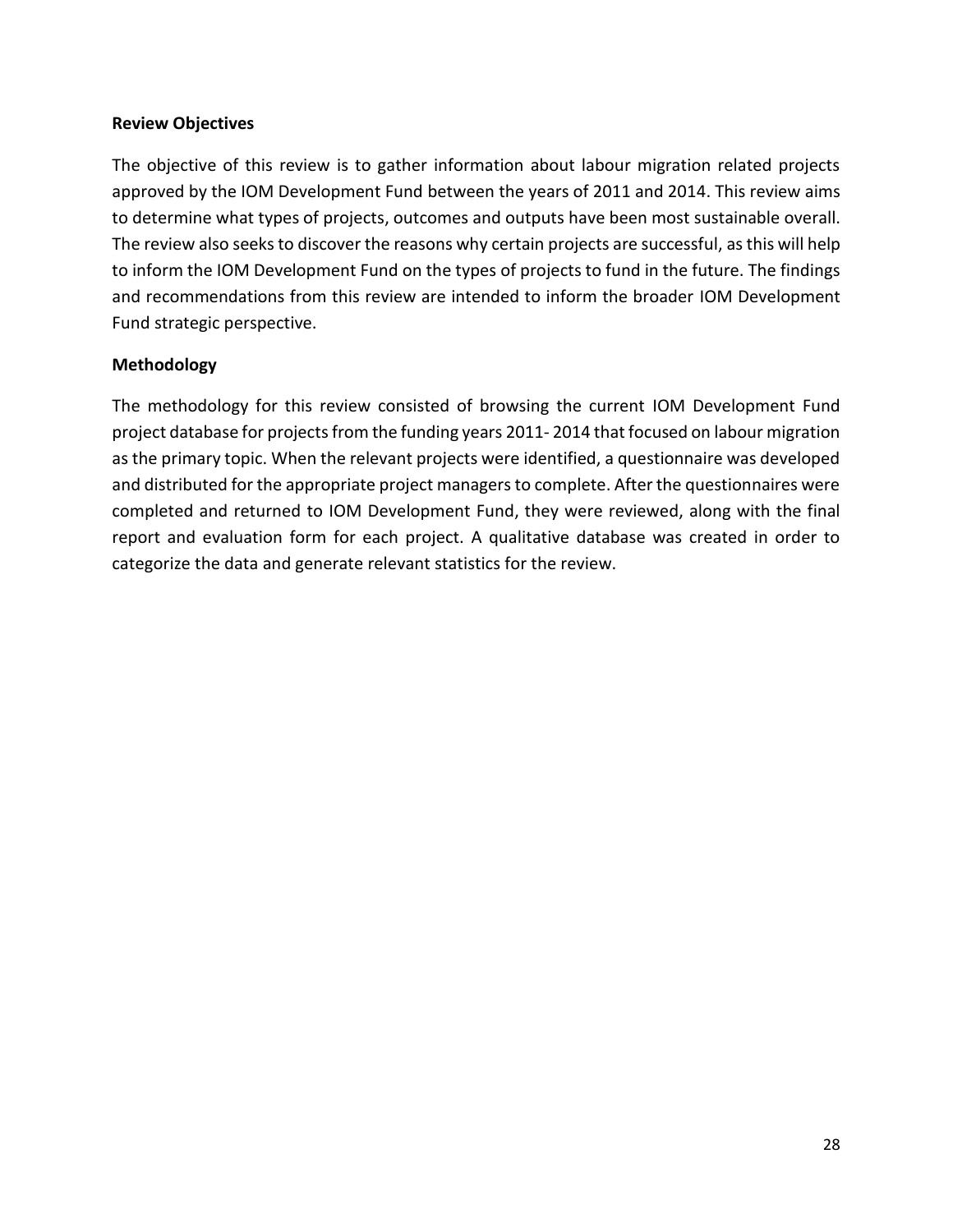#### <span id="page-28-0"></span>Annex 2 – Questionnaire

#### **Labour Migration Review, IDF 2016**

**Instructions:** Please fill in all of the questions based on your knowledge of the project/final report and information you have been able to collect from government counterparts and partners. Thank you for your assistance in this review.

#### **OUTCOMES AND OUTPUTS**

1. Please indicate the 2-3 most important outcomes and the related outputs achieved by the project in the box below.

According to the IOM Project Handbook**:** 

**Outcomes** are the *intended changes in institutional performance*, *individual or group behavior, or the political, economic or social position of the beneficiaries.*

Examples of **outcomes** include: Policy development, training of trainers, and the use of the standard operating procedures in everyday processes, etc.

**Outputs** are the *intended changes in skills or abilities of the beneficiaries*, *or the availability of new products or services as a result of project activities.*

Examples of **outputs** include: New policies available, officials trained in countertrafficking activities, and standard operating procedures available, etc.

|    | Outcome | Output(s) |
|----|---------|-----------|
| 1. |         |           |
|    |         |           |
|    |         |           |
| 2. |         |           |
|    |         |           |
|    |         |           |
| 3. |         |           |
|    |         |           |
|    |         |           |

#### **SUSTAINABILITY**

2. For each outcome above, please mark if it has been sustained *after* the project ended?

| Outcome | Yes | <b>No</b> |
|---------|-----|-----------|
| ᆠ.      |     |           |
|         |     |           |
| 3.      |     |           |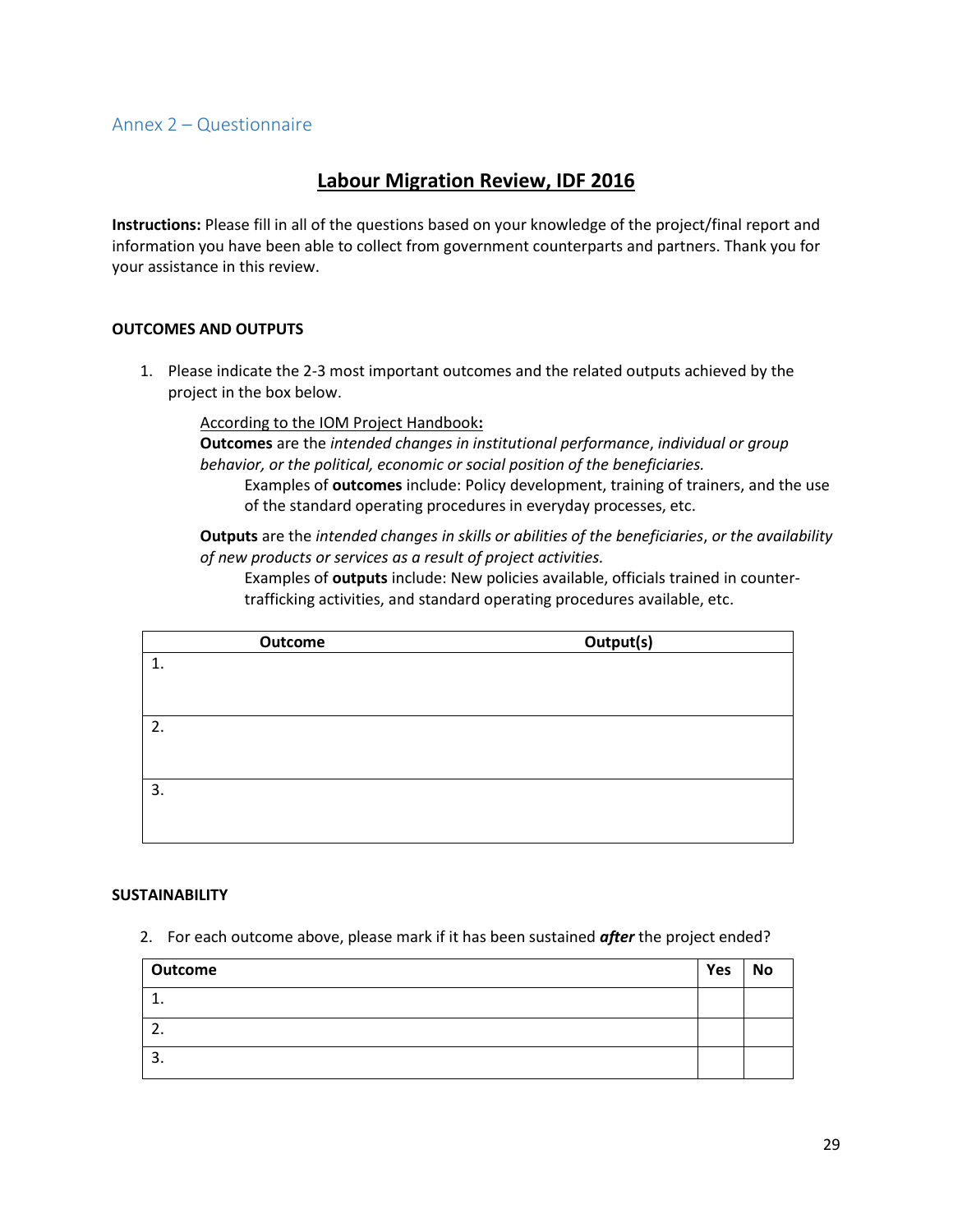#### 2.1 If the outcome was *not* sustained after the project ended, please explain why.

|                               | a. Examples include. Political climate in country, lack or infancial resources, unknown, t |
|-------------------------------|--------------------------------------------------------------------------------------------|
| <b>Outcome Not Maintained</b> | <b>Explanation</b>                                                                         |
|                               |                                                                                            |
|                               |                                                                                            |
|                               |                                                                                            |
|                               |                                                                                            |
| -3.                           |                                                                                            |
|                               |                                                                                            |

a. Examples include: Political climate in country, lack of financial resources, unknown, etc.

- 2.2 If the outcome was sustained, please list the organization that sustai it and the methods they used.
	- a. Examples of Methods include: trainings, workshops, routine systems, etc.

| <b>Outcome Maintained</b> | Organization | <b>Method used</b> |
|---------------------------|--------------|--------------------|
|                           |              |                    |
|                           |              |                    |
|                           |              |                    |
|                           |              |                    |
|                           |              |                    |
|                           |              |                    |

- 2.3 Who utilized/s the deliverables from the project?
	- a. Examples include: Government, Migrants, NGOs, Academia, Students, Media, etc.

| Outcome | <b>Beneficiary</b> |
|---------|--------------------|
|         |                    |
|         |                    |
|         |                    |

- 3. Do you have any recommendations on specific methods to ensure sustainability of the project outcomes?
- 4. Please specify any follow-up activities that have been implemented as a result of this project.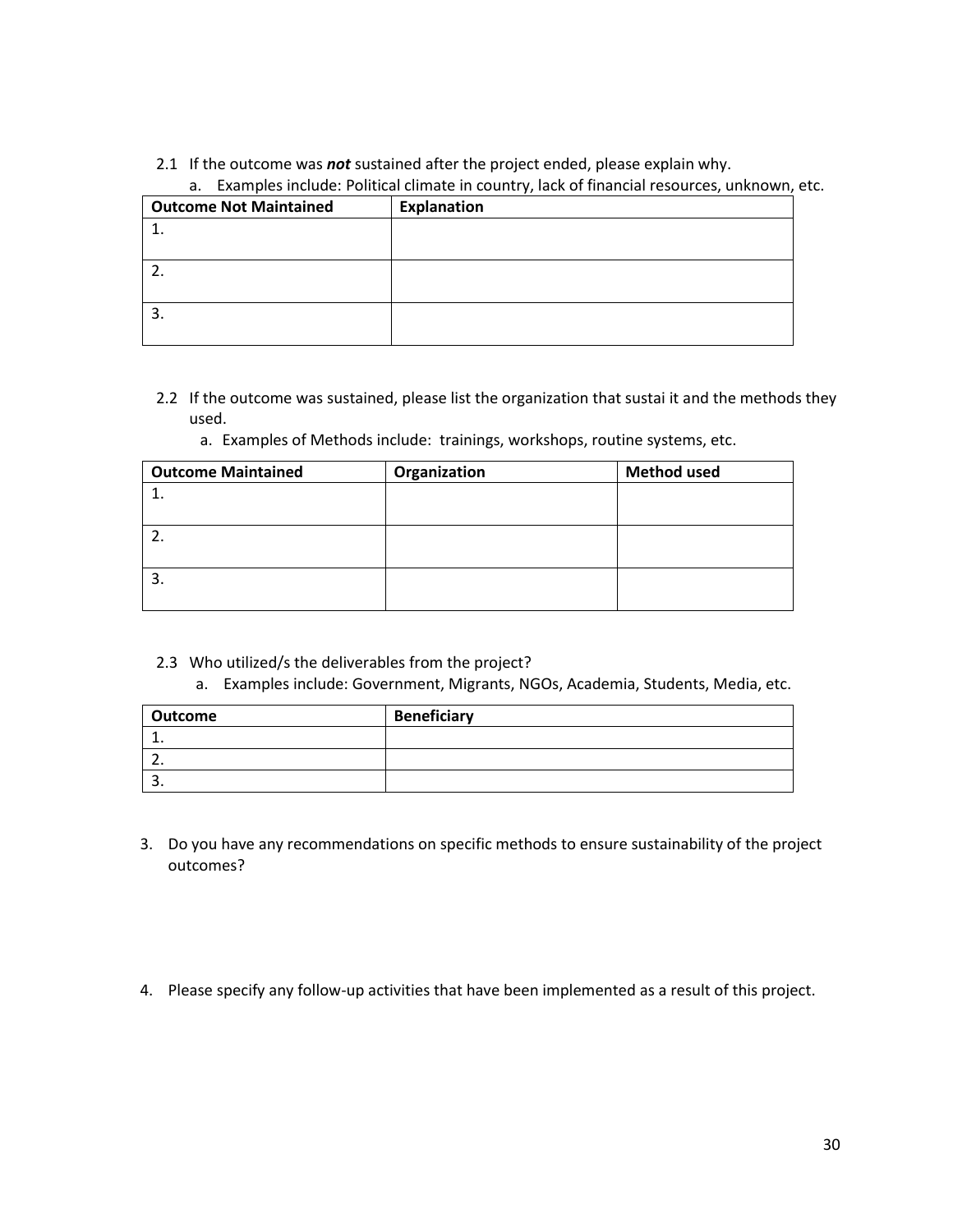#### **IMPLEMENTATION CHALLENGES**

5. What were the main challenges encountered *during implementation* of the project?

| <b>Challenges</b>                             | Yes/No |
|-----------------------------------------------|--------|
| Lack of reliable information                  |        |
| Difficulty accessing existing data            |        |
| Lack of coordination amongst agencies         |        |
| Lack of research capacity                     |        |
| Lack of funding                               |        |
| Political instability                         |        |
| Lack of buy-in by the government counterparts |        |
| Lack of collaboration by partners             |        |
| <b>Consultant challenges</b>                  |        |
| Changing government counterparts              |        |
| Changing governmental priorities              |        |
| Other (Please specify)                        |        |
|                                               |        |
|                                               |        |

5.1 Please list any activities/outputs which were not realized because of these challenges.

#### **EVALUATION**

6. Do you have any recommendations for *improving the monitoring and evaluation* of IDF projects?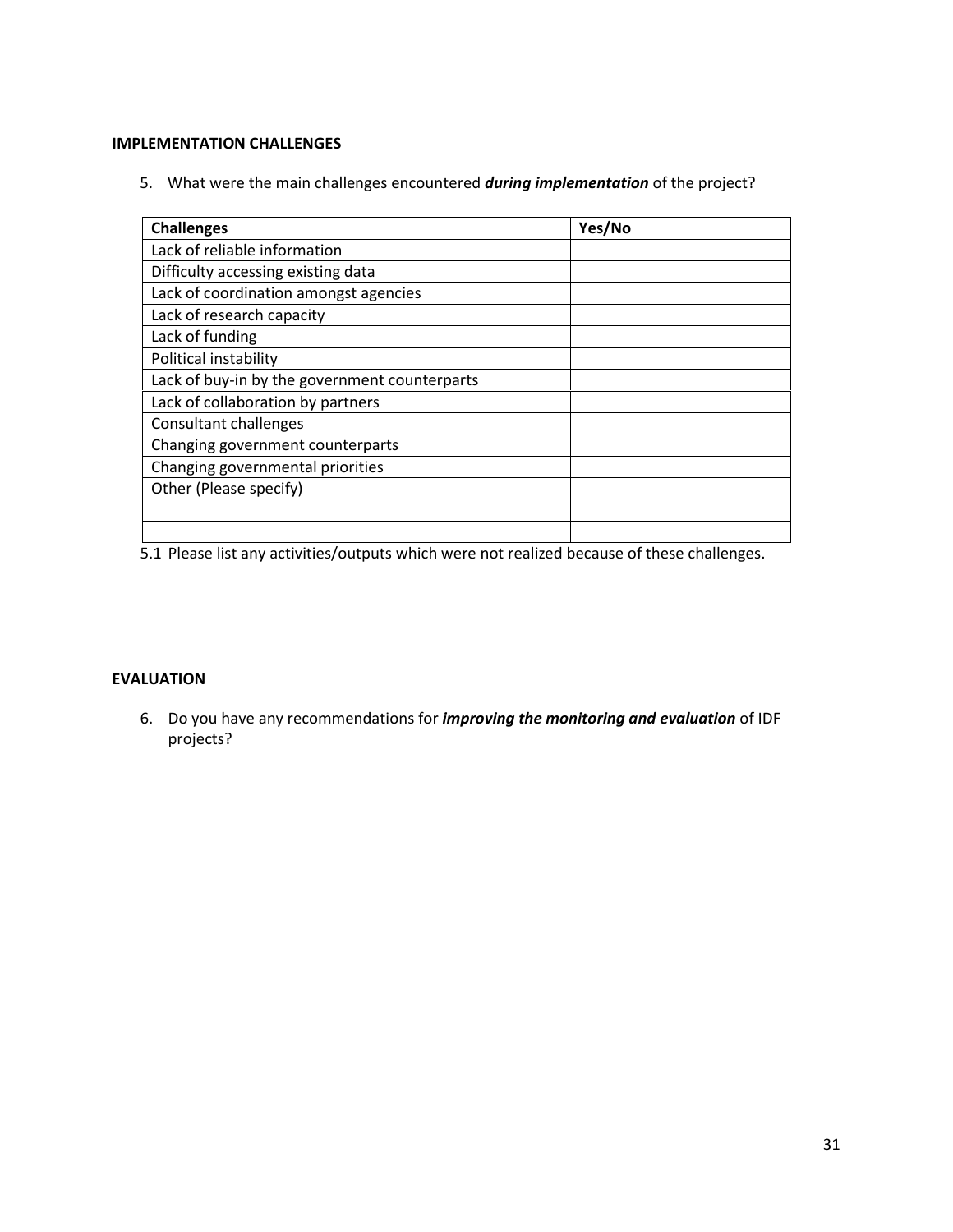| Annex 3 - List of analysed projects |  |  |  |
|-------------------------------------|--|--|--|
|-------------------------------------|--|--|--|

<span id="page-31-0"></span>

| Fun<br>ding<br>Year | <b>Project</b><br><b>Code</b> | <b>Total</b><br><b>Allocation</b><br>(Budget Line) | <b>Project Title</b>                                                                                                               | <b>Benefitting</b><br><b>Countries</b>                                                                                                                                         | <b>Project Objective</b>                                                                                                                                     | <b>Project Period /NCEs</b>                                      |
|---------------------|-------------------------------|----------------------------------------------------|------------------------------------------------------------------------------------------------------------------------------------|--------------------------------------------------------------------------------------------------------------------------------------------------------------------------------|--------------------------------------------------------------------------------------------------------------------------------------------------------------|------------------------------------------------------------------|
| 2014                | LM.0251                       | USD 70,000<br>(2)                                  | Labour Mobility as a<br><b>Factor of Development</b><br>in South-Eastern Europe                                                    | Countries and<br>territories in SEE,<br>including Albania,<br>BiH, Croatia,<br>former Yugoslav<br>Republic of<br>Macedonia,<br>Kosovo/UNSCR<br>1244, Montenegro,<br>and Serbia | Facilitate labour mobility within SEE<br>and from SEE                                                                                                        | 01/05/2014 -31/01/2015<br>8 months + 1 months NCE                |
| 2013                | LM.0238                       | USD 30,000<br>(1)                                  | Income Generation for<br>Vulnerable Female-<br>Headed Households-<br><b>Preparatory Project:</b><br>Haiti, Jamaica And<br>Colombia | Haiti, Jamaica,<br>Colombia                                                                                                                                                    | Contribute to the community<br>empowerment and poverty reduction<br>of female-headed households in the<br>Caribbean                                          | 15/01/2014 -30/11/2014<br>6.5 months + 4 months NCE              |
| 2013                | LM.0232                       | USD 150,000<br>(2)                                 | Supporting Asean in<br><b>Moving Towards</b><br>Increased Mobility of<br><b>Skilled Labour</b>                                     | Association of<br>Southeast Asian<br>Nations (ASEAN)<br><b>Member States</b>                                                                                                   | Contribute to strengthened regional<br>integration in ASEAN through<br>supporting ASEAN Member States<br>preparation for increased flows of<br>skilled labor | $01/10/2013 - 26/06/2015$<br>18 months + 3 months NCE            |
| 2013                | LM.0224                       | USD 100,000<br>(1)                                 | Streamlining<br><b>Employment of Migrant</b><br>Workers in Montenegro                                                              | Montenegro                                                                                                                                                                     | Provide assistance to the Government<br>of Montenegro in streamlining existing<br>procedures on foreigner employment<br>through the introduction of a one-   | $01/07/2013 - 31/05/2015$<br>12 months + 11 months<br><b>NCE</b> |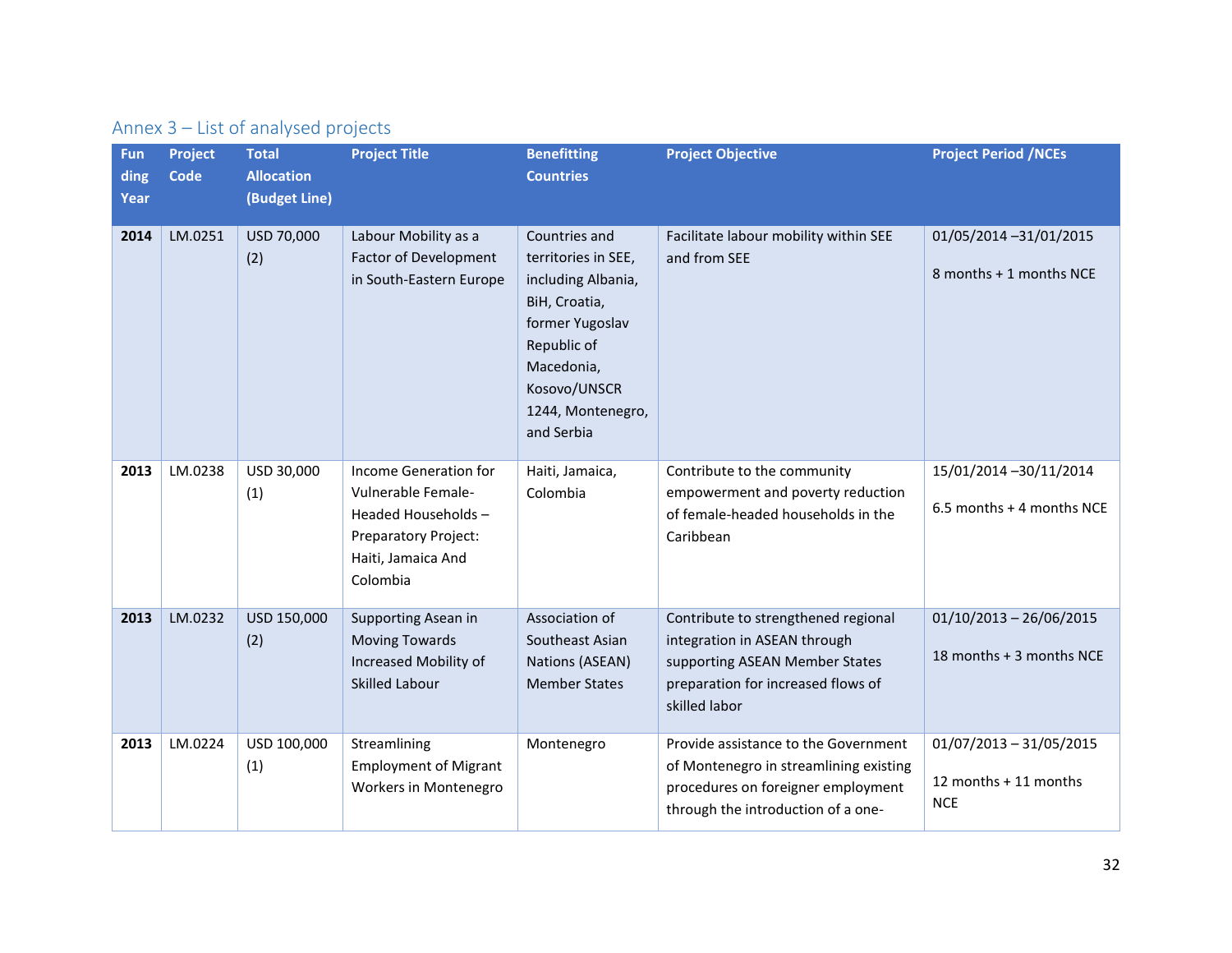|      |         |                    | Through a one Stop<br>Shop                                                                                                                                                                 |                              | stop-shop registration service<br>provision                                                                                                                                              |                                                                  |
|------|---------|--------------------|--------------------------------------------------------------------------------------------------------------------------------------------------------------------------------------------|------------------------------|------------------------------------------------------------------------------------------------------------------------------------------------------------------------------------------|------------------------------------------------------------------|
| 2013 | LM.0221 | USD 100,000<br>(1) | Strengthening Labour<br><b>Migration Management</b><br>in Rwanda                                                                                                                           | Rwanda                       | Enhance Rwanda's socioeconomic<br>development through strengthened<br>labour migration policies, practices,<br>productivity, and protection in Rwanda                                    | $01/06/2013 - 31/05/2015$<br>12 months + 12 months<br><b>NCE</b> |
| 2013 | LM.0220 | USD 150,000<br>(2) | Strengthening Labour<br><b>Migration Management</b><br>and Productivity in<br>Uganda                                                                                                       | Uganda                       | To enhance Ugandan socioeconomic<br>development through strengthened<br>labour migration policies, practices,<br>productivity and protection in Uganda                                   | $01/06/2013 - 30/04/2015$<br>18 months + 5 months NCE            |
| 2012 | LM.0214 | USD 200,000<br>(2) | Enhancing the<br><b>Protection of Domestic</b><br><b>Workers and Victims of</b><br>Trafficking in Cameroon                                                                                 | Cameroon                     | Support the efforts of the Government<br>of Cameroon to strengthen the<br>protection of domestic workers and<br>victims of trafficking in Cameroon, in<br>particular women and children. | $01/02/2013 - 31/07/2014$<br>12 months + 6 months NCE            |
| 2012 | LM.0204 | USD 100,000<br>(1) | <b>Building Capacities of</b><br>Labour Inspectors in<br>Mali, Mauritania and<br>Senegal                                                                                                   | Mali, Mauritania,<br>Senegal | Strengthen the capacity of labour<br>inspectors from the Governments of<br>Mauritania, Mali and Senegal in order<br>to contribute to better protection of<br>migrant workers' rights.    | $01/09/2012 - 30/09/2013$<br>12 months + 1 month NCE             |
| 2012 | LM.0183 | USD 100,000<br>(2) | Capacity Building of the<br>Government of Libya to<br><b>Conduct an Assessment</b><br>of Migrant Labour Skills<br>Supply and Demand in<br>the Agricultural Sector<br>of the Libyan Economy | Libya                        | Contribute to the strengthening of the<br>Ministry of Labour's capacity to<br>develop and manage effective labour<br>migration programmes                                                | $01/04/2013 - 27/12/2013$<br>6 months + 3 months NCE             |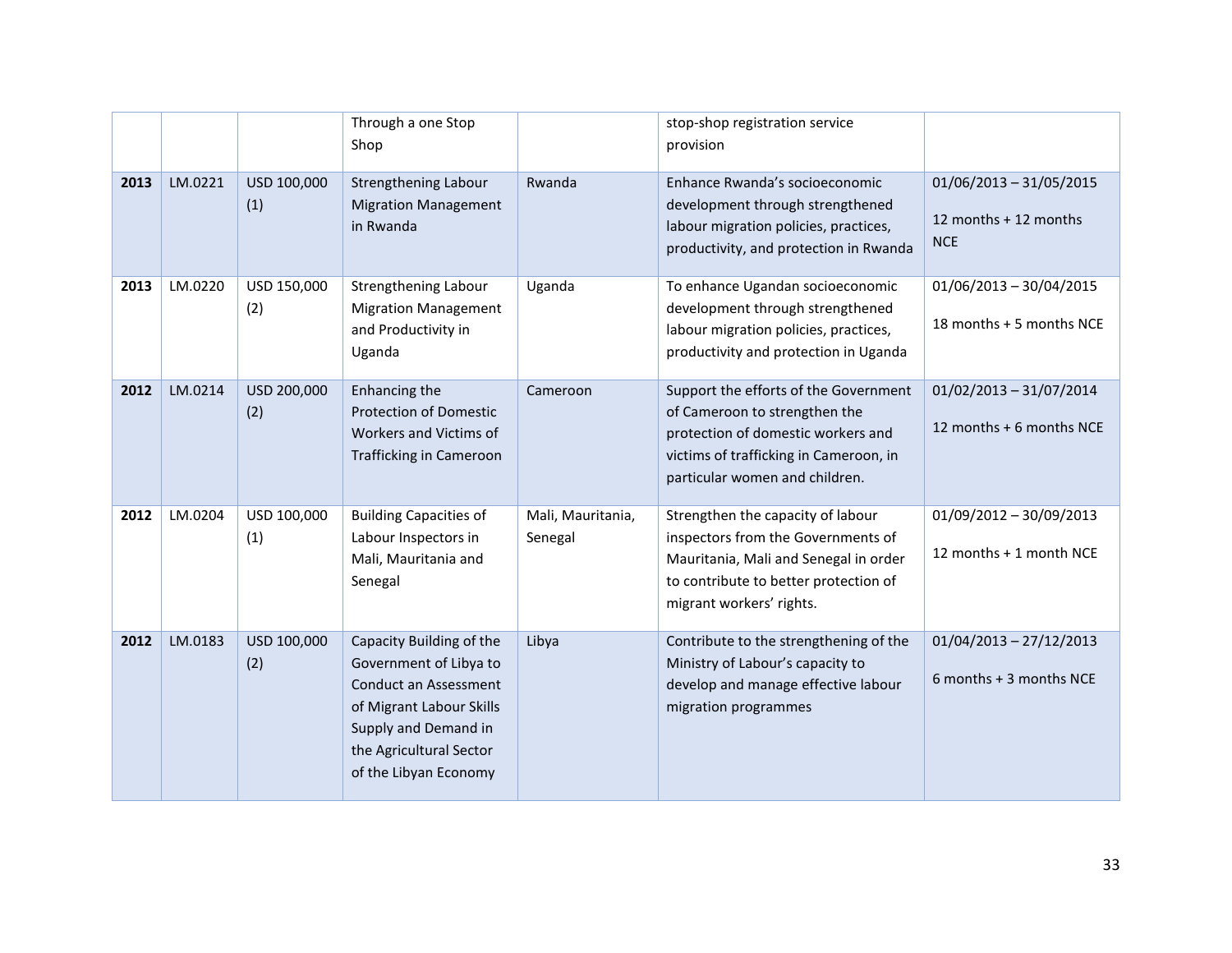| 2012 | LM.0153 | USD 100,000<br>(2) | <b>Towards Approximation</b><br>of Armenian Legislation<br>on Migration<br>Management with EU<br>Acquis                                 | Armenia                                                                                                                        | Contribute to enhanced management<br>of the labour migration flows from<br>Armenia to EU countries through<br>better understanding of EU Migration<br>policies and laws                                                | $01/08/2012 - 31/12/2013$<br>12 months + 5 months NCE            |
|------|---------|--------------------|-----------------------------------------------------------------------------------------------------------------------------------------|--------------------------------------------------------------------------------------------------------------------------------|------------------------------------------------------------------------------------------------------------------------------------------------------------------------------------------------------------------------|------------------------------------------------------------------|
| 2012 | LM.0115 | USD 100,000<br>(1) | Strengthening the<br>Management of Labour<br><b>Migration and Counter</b><br><b>Trafficking in Mongolia</b>                             | Mongolia                                                                                                                       | Contribute to strengthening migration<br>management systems in Mongolia,<br>particularly labour migration and<br>counter-trafficking, in line with<br>international norms and national<br>priorities                   | 10/08/2012 - 09/02/2014<br>12 months + 6 months NCE              |
| 2011 | LM.0199 | USD 150,000<br>(2) | <b>Technical Cooperation</b><br>on Migration for<br><b>Government Institutions</b><br>in Paraguay                                       | Paraguay                                                                                                                       | Strengthen the migration management<br>capacities of the Government of<br>Paraguay, with a particular focus on<br>labour migration                                                                                     | $01/01/2012 - 28/02/2013$<br>12 months + 2 months NCE            |
| 2011 | LM.0181 | USD 200,000<br>(2) | Promoting Safe Labour<br><b>Migration from Vietnam</b><br>through The<br><b>Establishment Of A</b><br><b>Migrant Resource</b><br>Centre | Vietnam                                                                                                                        | Facilitate the safe migration of<br>Vietnamese migrants through the<br>establishment of a pilot MRC and<br>increased awareness and<br>understanding of the risks of labour<br>migration                                | $01/06/2011 - 30/06/2014$<br>24 months + 13 months<br><b>NCE</b> |
| 2011 | LM.0168 | USD 100,000<br>(1) | An Overview of the<br><b>Current Migration</b><br>Management Process in<br>the Region and<br>Recommendations                            | Afghanistan,<br>Bangladesh, China,<br>India, Indonesia,<br>Nepal, Pakistan,<br>Philippines, Sri<br>Lanka, Thailand,<br>Vietnam | Undertake a stocktaking of the current<br>migration management process in the<br>11 major labour sending countries of<br>origin in Asia to provide an overview<br>and subsequent recommendations on<br>its improvement | $01/07/2010 - 29/02/2012$<br>12 months + 8 months NCE            |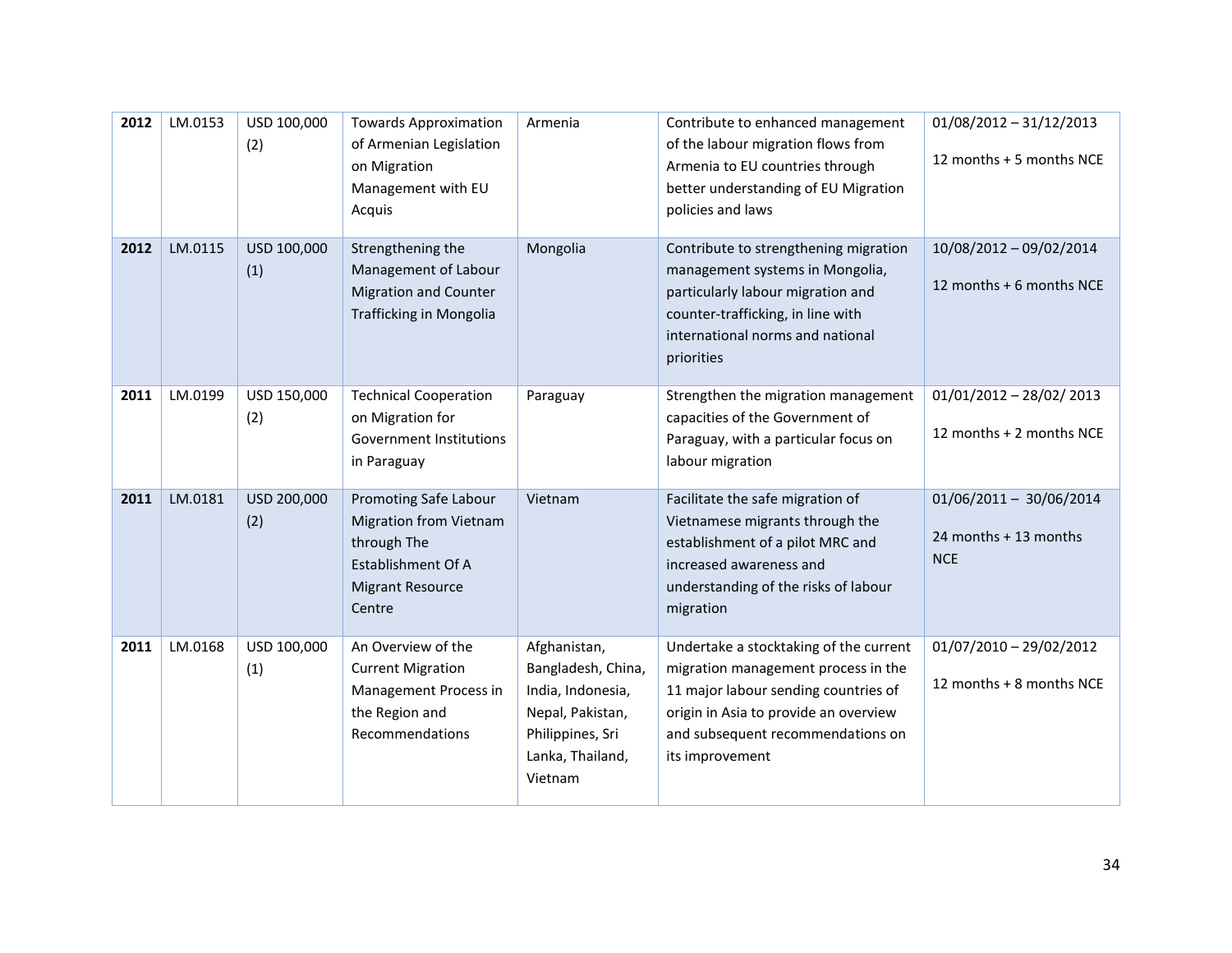## <span id="page-34-0"></span>Annex 4 – List of produced assessments/reports

- 1. **"Preparing for Increased Labour Mobility in ASEAN: Labour Markets, Immigration Policies and Migrant Rights"**, 2016: <http://th.iom.int/images/report/IOMAseanReportFinalLow.pdf>
- 2. **Assessment of Labour Market Information Sharing Arrangements and Applicability to ASEAN**
- 3. **"Labour Mobility as a Factor of Development in South-Eastern Europe**", February 2015: Seven national reports and one joint IOM-RCC synthesis report published by the Regional Cooperation Council (RCC) and IOM in English and several regional languages (Albania, BiH, Croatia, FYRM, Kosovo/UNSCR 1244 , Montenegro, and Serbia):
	- For the Seven National Reports[: http://bih.iom.int/pbn/iom-study-%E2%80%9Clabour](http://bih.iom.int/pbn/iom-study-%E2%80%9Clabour-mobility-factor-development-south-eastern-europe%E2%80%9D)[mobility-factor-development-south-eastern-europe%E2%80%9D](http://bih.iom.int/pbn/iom-study-%E2%80%9Clabour-mobility-factor-development-south-eastern-europe%E2%80%9D)
	- For the Synthesis Report: [http://bih.iom.int/sites/default/files/downloads/publications/Labour%20Mobility%20as%20](http://bih.iom.int/sites/default/files/downloads/publications/Labour%20Mobility%20as%20a%20Factor%20of%20Development%20in%20South-East%20Europe.pdf) [a%20Factor%20of%20Development%20in%20South-East%20Europe.pdf](http://bih.iom.int/sites/default/files/downloads/publications/Labour%20Mobility%20as%20a%20Factor%20of%20Development%20in%20South-East%20Europe.pdf)
- 4. **"Labour Migration Management Assessment: Uganda"**, July 2014: [http://publications.iom.int/system/files/pdf/labour\\_migration\\_assessment\\_uganda\\_web.pdf](http://publications.iom.int/system/files/pdf/labour_migration_assessment_uganda_web.pdf)
- 5. **"Qualitative Research Study On Rural-Urban Labour Migration Of Young Ugandans",** April 2015
- 6. **"Assessment of Skills in the Oil and Gas Sector"** (Uganda), December 2014
- 7. **"Institutional Assessment Of The External Employment Unit Of The Ministry Of Gender, Labour And Social Development" (Uganda),** December 2014
- 8. **"Labour Migration Skills Assessment in Rwanda"**, November 2014
- 9. **"Génération de revenus pour les ménages vulnérables dirigés par des femmes"** (Haiti), Mai 2014
- 10. **"Income Generation for Vulnerable Households"** (Jamaica), March 2014
- 11. **"Consultoría para el diseño de proyectos comunitarios en Generación de ingresos para madres cabeza de familia en situación de vulnerabilidad"** (Colombia)
- 12. **"Assessment Report on Labour Migration Law, Bilateral Labour Agreements and Labour Migration Research"** (Mongolia), January 2014
- 13. **"Assessment of migrant labour skills in the agricultural sector"** (Libya), January 2014:
- 14. **"Analysis of Armenian Migration Legislation and Practice as compared to EU Standards"**, 2013: [http://publications.iom.int/system/files/pdf/analysis\\_armenian\\_migration\\_legislation\\_eng.pdf](http://publications.iom.int/system/files/pdf/analysis_armenian_migration_legislation_eng.pdf)